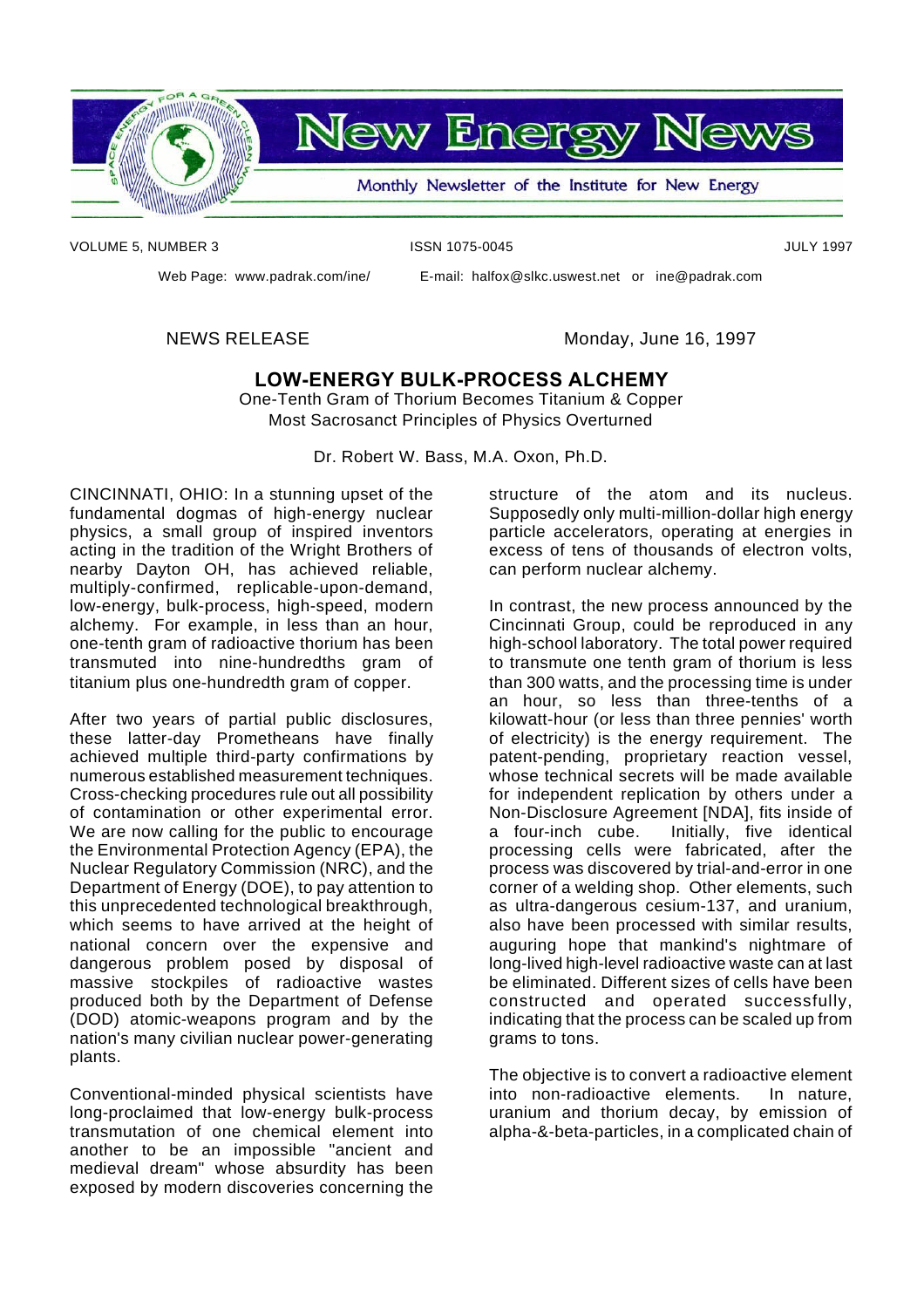reactions which stops when the final decay products are isotopes of lead. It takes thorium ten half-lives, or 45 billion years, for 99.9 percent of any sample to decay naturally into lead. The new process causes random multiple fragmentation of the thorium nucleus into elements which are non-radioactive when first created, thereby speeding up the process by eliminating the need for further radioactive decay.

In one particular run, thorium was transmuted entirely into titanium and copper. In this case the transmutation result consisted of ninety-percent titanium and ten-percent copper. In other runs, the result was almost entirely copper, with a small amount of titanium and iron. In one particular test, the result was about one-tenth of a gram of flakes of copper, which could be seen with the naked eye and picked up with tweezers! A color photo of this man-made copper is available. The fact that the copper could not have been due to contamination was

subsequently confirmed by processing cell blanks along with the thorium test samples, in which the only difference in the solutions placed into the reaction vessel was the presence or absence of dissolved thorium nitrate. Moreover, the clinching evidence that the copper could not have been the result of

error or hoax was that its isotopic abundance ratio was different from that of natural copper by about a thousand percent!

In naturally-occurring copper, the abundance of the isotope of atomic weight 65 (meaning that there is a total of 65 protons and neutrons in its nucleus) constitutes about 45 percent of the amount of the copper isotope of atomic weight 63. But in the test-run which produced macroscopically visible copper flakes, the abundance ratio was increased 973 percent! Likewise, two of the four isotopes of titanium in another run differed from natural isotopic abundance ratios. To produce one-tenth of a gram of copper and titanium isotopes so dramatically different than what occurs in nature, emphasizes the impossibility of a hoax or error.

The Cincinnati Group, remembering the violent skepticism which greeted the claims of Fleischmann & Pons in 1989 to have demonstrated "cold" nuclear fusion, have

subjected their process to the scrutiny of sophisticated measurement process, at both a nationally prominent testing laboratory and two nationally reputable universities, with confirmatory results. The before-and-after testing of the process-sample has employed both quadrupole mass spectrometry (utilizing an inductively coupled plasma excitation source) and atomic-emission spectrometry (based upon scanning electron microscopy). Also used were Geiger counters (to note decrease in external counts during processing) and computermonitored scintillation counters for more accurate quantitative measurements of initial and final radiation emission by the unprocessed and processed samples.

The basic experimental protocol involves dissolving one gram of thorium nitrate in 100 milliliters (ml) of double-distilled water and other reagents. Then 75 ml is retained for testing as a "before" or unprocessed sample, while 25 ml is inserted into the reaction vessel. Electric current

is run through the cell for less than one hour. The contents of the cell are then collected for testing as an "after" or processed sample. To ascertain that no radioactive elements remain in the cell, it is disassembled and each part monitored for radioactivity. Additionally, one unused cell was ground up, dissolved in acid, and the digested mixture tested [by

ICP/MS & TEM-EDXA] to ensure that no contaminants sufficient to produce the observed amounts of copper, titanium, etc. were present. Even though such amounts of contaminants were already not to be present, a blank test was also prepared and subjected to the reaction process, in which the sole difference between the blank run and the actual run was the absence or presence of thorium nitrate in the solution introduced into the reaction chamber. Most of the mass-spectroscopy analyses were done on four separate but related samples: (1) a reagent blank [whose results were subtracted from the following results]; (2) a cell blank [as already described]; (3) a processed sample; and (4) an unprocessed sample [from the same initial batch]. The conclusion about what percentage of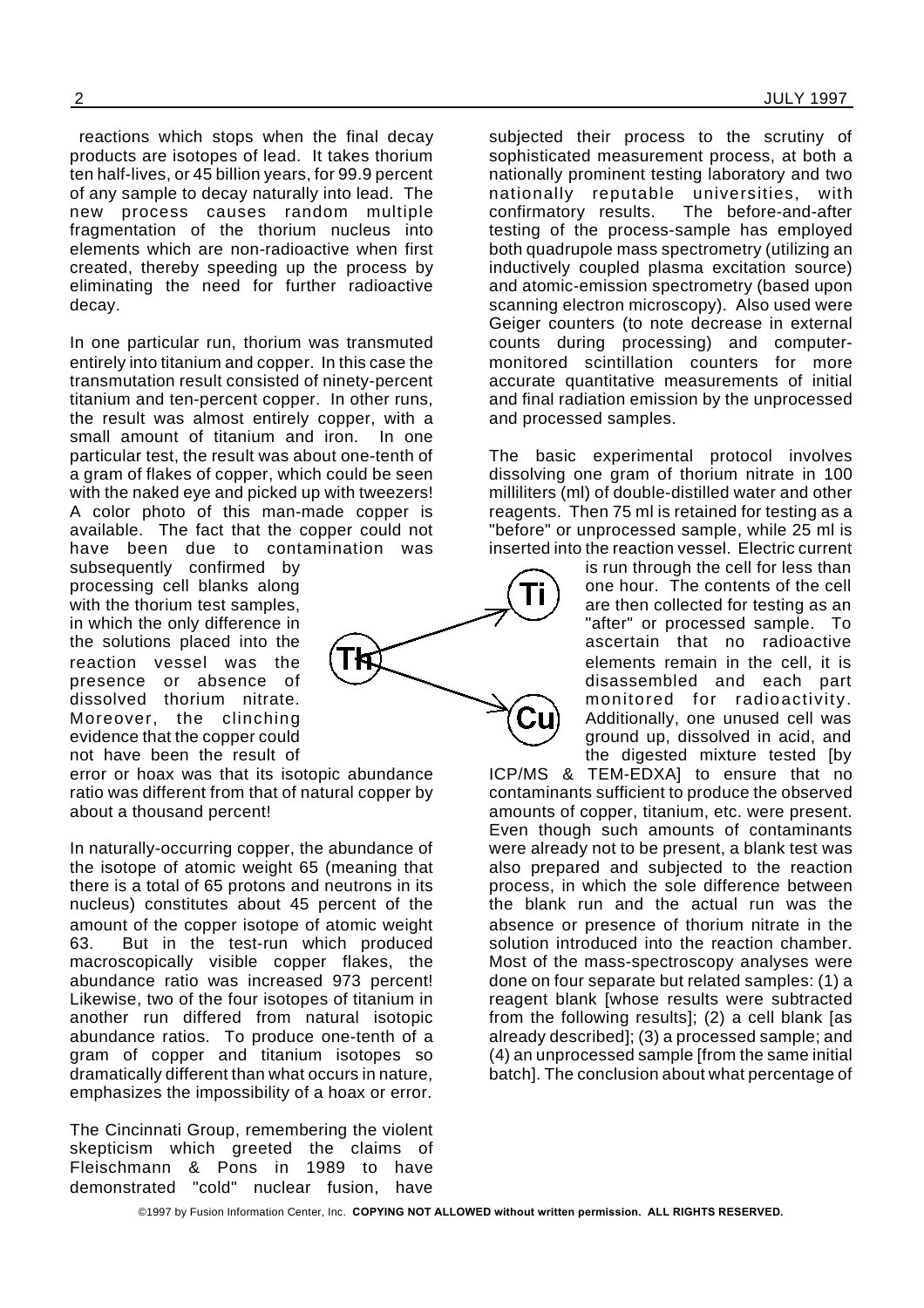the thorium had been transmuted was based upon comparison of items (3) and (4).

One of the many runs based upon the protocol just described led to a "Third Party Verification" Certificate which reads in part: "The quantitative analysis of the data indicated that the amount of thorium which had undergone transmutation was equivalent to the amount of titanium plus copper which had been formed, within experimental error."

Traditionally, science has been based upon openness and peer-reviewed publications, with no details omitted, and widespread acceptance contingent upon independent replication and confirmation. Unfortunately, basic science as practiced today is almost entirely dependent upon public funding, such as from the National Science Foundation (NSF), NASA, or, as already mentioned, the DOD and DOE. But in the case of cold fusion (CF), which is a special case of Low Energy Nuclear Reactions (LENR), the Energy Research Advisory Board (ERAB) Report submitted to the DOE and essentially claiming that CF/LENR and the like are "physically IMPOSSIBLE" has precluded normally funded research in this emergent field. Therefore, most LENR experiments have been bootlegged at government or corporate laboritories or privately funded.

The Cincinnati Group, with a small budget, has obtained results which the august National Academy of Science has branded as "inherently physically impossible," has no choice but to seek Patent Protection for its intellectual property in order to attract the necessary venture capital by means of which this almost-miraculous process can be scaled up from grams to pounds and, eventually, to tons.

Concerned citizens, who would like to see "a twenty-first century science solution" to national problem of Radwaste Remediation (RR), should urge their Senators to ensure that the Patent System functions in the manner which the founding fathers of this country intended, as authorized by the U.S. Constitution.

The Cincinnati Group wishes to express its appreciation to those who have helped them the most, including those elements of the national press who do not cater to "pack mentality." They would not have started their project if it had not been for the courageous decision of the Editors and Publishers of *Popular Science* magazine to

feature as a cover story "It Ain't Over 'Til It's Over!," an unbiased account of the CF scandal by *Wall Street Journal* reporter Jerry Bishop. From this article, the Cincinnati Group learned to contact Hal Fox, founder of the Fusion Information Center [P.O. Box 58639, Salt Lake City, UT 84158-0639], who advised them that the nation perhaps needed RR more desperately than cheap, clean energy at the present time. Fox, who publishes the archival, internationally abstracted, peer-reviewed *Journal of New Energy*, also publishes a *CF Source Book* which he has dedicated to "The Children of Chernobyl." The Cincinnati Group further publicly acknowledges great help from Dr. Eugene Mallove, publisher and editor of *Infinite Energy* magazine [available for an annual subscription of \$29.50 from P.O. Box 2816, Concord, NH 03302-2816], whose next issue will contain much more detail pertaining to the presently announced seemingly-miraculous achievement.

Persons with a scientific interest who would like to peruse unedited copies of the Test Reports summarized above (or contemplate signing an NDA in order to receive full disclosure) may contact Celine at P.O. Box 1262, Covington, KY 41012-1262 or, M-F, at (513) 244-1144. After June 19, the merely curious may consult the Cincinnati Group's forthcoming web page.

# **Fusion Briefings**

#### **THE C.F. REVOLUTION**

Jed Rothwell, "Cold Fusion and the Future, Part 1 - Revolutionary Technology," *Infinite Energy*, no 12, Jan-Feb 1997, pp 10-19, 31 refs.

"In this inconceivably enormous universe, we can never run out of energy or matter. But we can all too easily run out of brains." – Arthur C. Clarke, from Profiles of the Future.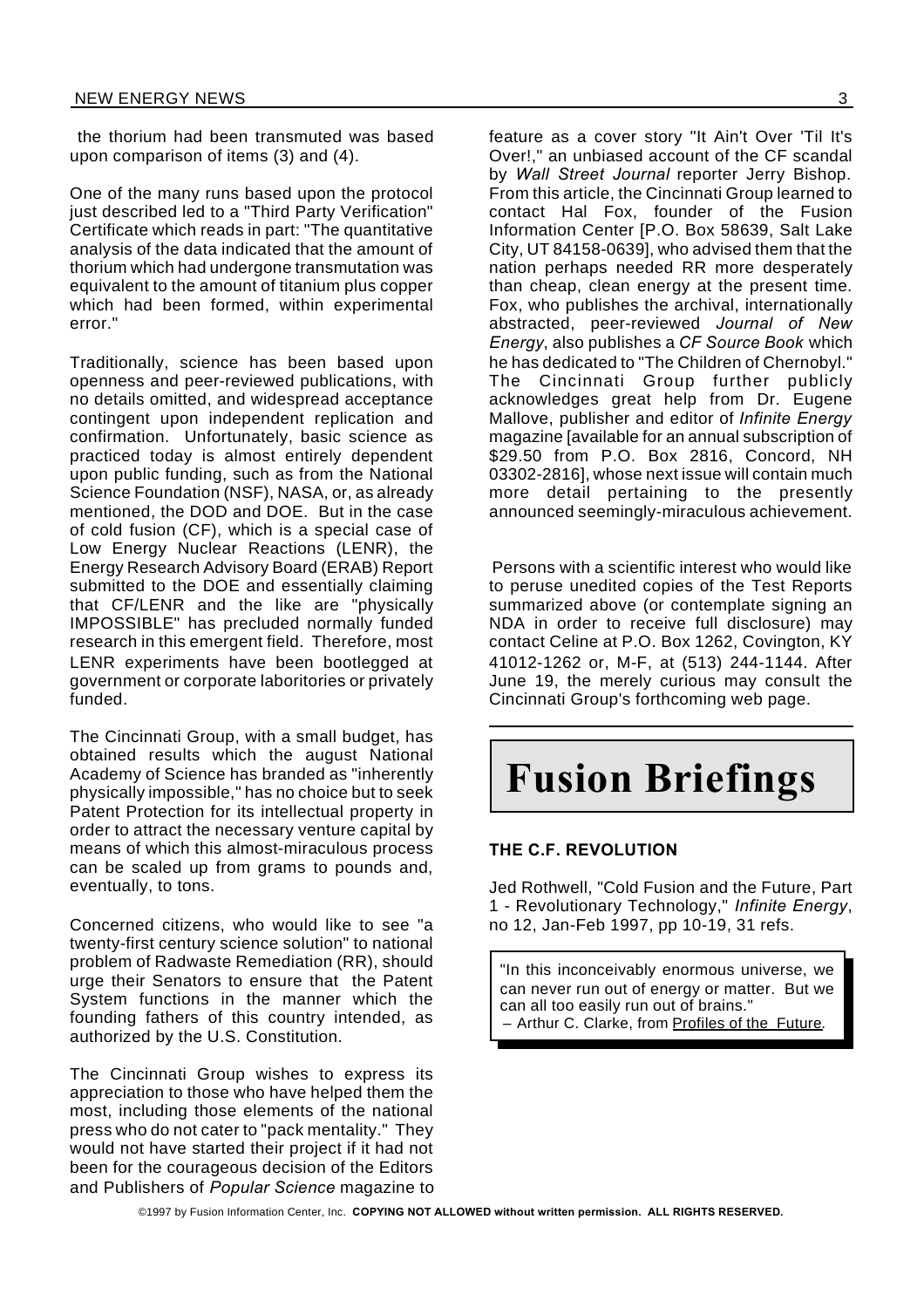So begins this article about cold fusion's future, covering the philosophy of energy use, and cold fusion's place in it. Whether using heavy water, or ordinary light water, cold fusion will be commercialized in many ways. Here Rothwell mentions at length thermal cold fusion used for vehicles, for heating, for electrical power generation, and for agricultural uses.

Revolutionary products coming from this new technology, changes to the infrastructure, and military applications are also examined. Food factories, instead of traditional farming, and their impact on world populations and economy are discussed at length.

#### **ENERGY GAIN & TRANSMUTATION**

Heinrich Hora, J.C. Kelly (Sch. Phys., U. of NSW, Sidney, Australia), G.H. Miley (Fusion Studies Lab., U. Illinois), "Energy Gain and Nuclear Transmutation by Low-Energy P- or D-Reaction in Metal Lattices," *Infinite Energy*, vol 2, no 12, Jan-Feb 1997, pp 48-52.

#### AUTHORS' ABSTRACT

Since reproducible experiments with varying amounts of energy production from nuclear fusion and nuclear transmutations by protons or deuterons in high concentrations in host metals have been shown, some conceptual problems are discussed. We underline here the steps how the experiments for using the swimming electron layer for reduction of the Coulomb repulsion were motivated with using nickel or palladiumnickel single or multiple layers. In support of this, we evaluate the experiments by Arata et al. and confirm on the basis of our earlier derived power law that the reaction distance of the deuterons (or protons) is in the range of few pm. We further evaluate the measured distributions at transmutations of the elements on the atomic number Z and find an exponential law for the decay of the maxima on Z. **The result of transmutation of the host metals is generalized by actively adding other nuclides into the near surface or interface for inducing desired transmutations.** These reactions with added materials may be used for a low cost elimination of long-lived nuclear waste and of the abolition of plutonium.

#### **MIRACLE – NOT MISTAKE**

Eugene Mallove, "Cold Fusion: the "Miracle" is No Mistake," *Analog, Science Fiction and Fact*, July/August 1997, pp 53-73, 91 refs.

#### STAFF SUMMARY

Gene Mallove presents the Cold Fusion story to some of the more open-minded readers in America, with all its research excitement and establishment obstruction. He explains why the cold fusion quest will not live in scientific infamy, but rather herald the beginning of the end of the Fossil Fuel Age and the birth of the New Physics.

"In many ways, the cold fusion **war** these last eight years bears close resemblance to the Galileo affair of nearly four centuries ago." The establishment would adamantly not look through our telescopes, accusing cold fusioneers of ignorance, ineptitude and downright fraud. The late physics Nobel laureate and eminent cold fusion theorist, Julian Schwinger, felt compelled to resign from the American Physical Society because of its abuse of the publication process where cold fusion papers were concerned.

The vested academic interests will be eating crow yet, along with several of the more vociferous editors, critics, and writers. Mallove cited one example: magician and debunker, James Randi, wrote in the *American Physical Society News* (June 1994), "The cold fusion farce should have been tossed into the trash heap long ago, but justifiable fear of legal actions by offended supporters has stifled opponents...At risk of being unbearably realistic, I must tell you that Elvis Presley is really dead, the sky is not falling, perpetual motion is a chimera, cold fusion is a dead duck, the earth is not flat, and the fault lies not in our stars, but in ourselves."[*Bon appetit*, guys.]

I must tell you that Elvis Presley is really dead, the sky is not falling, perpetual motion is a chimera, cold fusion is a dead duck... – James Randi, 1994

More to the point of realism, by a writer whose prognostications have repeatedly come true, was this quote, "It is really quite amazing by what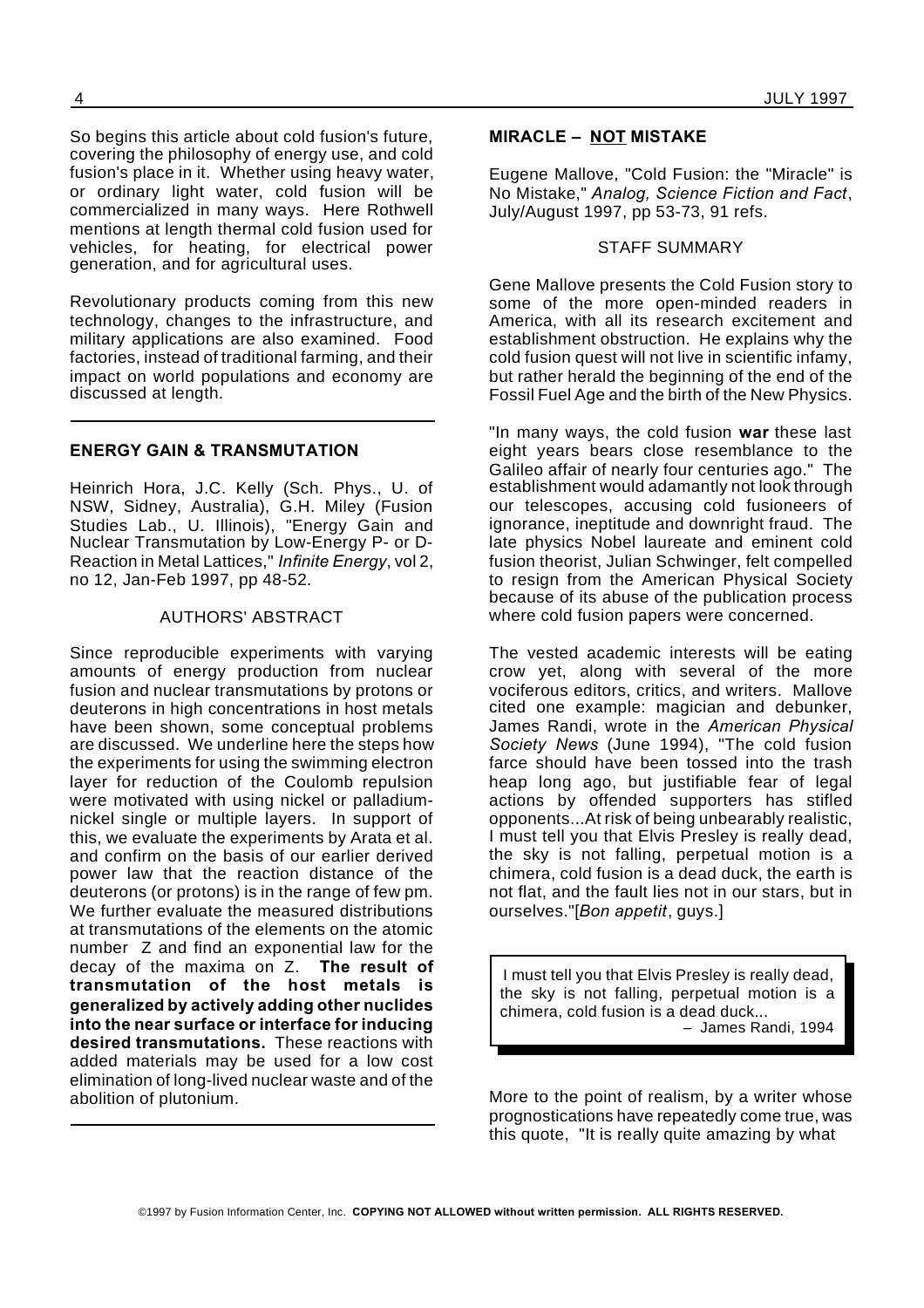margins competent but conservative scientists and engineers can miss the mark, when they start with the preconceived idea that what they are investigating is impossible. When this happens, the most well-informed men become blinded by their prejudices and are unable to see what lies directly ahead of them." This was Arthur C. Clarke, in his Profiles of the Future. Clarke, a trained scientist and writer, has been a proponent of "cold fusion" and new energy research and development. See his thoughts on this on page 6 of this issue.

Mallove echos the feelings of all new energy advocates when he writes: "**There will come a time – one hopes and expects within the next few years – when cold fusion energy will be completely accepted by the scientific community.** Apart from the scientific and technological consequences of the phenomenon itself being ratified, may we expect a change in the way the scientific establishment conducts its affairs? It is difficult to say."

Summary by Dineh Torres

#### **PATTERSON COLD FUSION CELL ON TV**

Courtesy of Dr. Atul Bhadkamkar

Michael Gillam, "Good Morning America", on ABC-TV, June 11, 1997, presented an excellent cold fusion review – except they never used the term **cold fusion**. The device, Dr. James Patterson's cold fusion cell, had been shown on Good Morning America a year ago, and this was a follow-up report. Although the narrator stated that excess thermal energy of 100 to 1,000 times the input energy could be achieved, the larger devices were working at about 120% more energy out than being consumed. Also demonstrated was a cell connected to a source of radioactive uranium. After about two hours of processing (running the radioactive liquid through the bed of beads) the radioactivity had been reduced by about half. This is another excellent demonstration that low-energy nuclear reactions can be produced.

#### **A CELL FOR HUIZENGA**

Eugene Mallove, "The Cold Fusion Cell that Made Huizenga Blink," *Infinite Energy*, no 12, Jan-Feb 1997, pp 23-25.

#### STAFF SUMMARY

Dr. John Huizenga, author of the book Cold Fusion: the Scientific Fiasco of the Century, made a visit to Cal Poly, Pomona this February, to give students and faculty the "other side" of the Cold Fusion story. Cal Poly, Pomona is known as the home of the Bush-Eagleton team that has been so active and successful in cold fusion research. Dr. Robert T. Bush is interviewed in this article about that visit and, in another interview also in this *IE*, about his current and past research.

Huizenga is a personable and articulate speaker, and very persuasive. Bush puts it, he "certainly seems to have the knack of being able to naysay most people without raising their blood pressure, which I find to be a social skill bordering on the unbelievable." **His talk to about fifty students and faculty was replete with the usual arguments, now disproved, for a lack of nuclear evidence for fusion.** Even before the isotopic evidence, it was known that CF would not mirror the "usual" hot fusion reactions taking place in a Tokamak.

Dr. Huizenga has stated in the past that he had never been to a laboratory where the researchers claimed to have a live CF cell producing excess power, and at this time Drs. Bush and Eagleton had a very up and running CF cell right there in the Cal Poly lab.

During the tour of the lab, Dr. Bush repeatedly invited Dr. Huizenga to take data of the experiment and "show me an error in our work leading to a significant spurious excess power." But Huizenga claimed that he was retired, and then only doing some consulting for Lawrence Livermore Labs., also in California. Bush's response was "this will get you over to the West Coast" and therefore able to check out the data from a real working CF experiment.

Dr. Bush's opinion is that Cold Fusion will turn out to be only the latest surprise in a long line of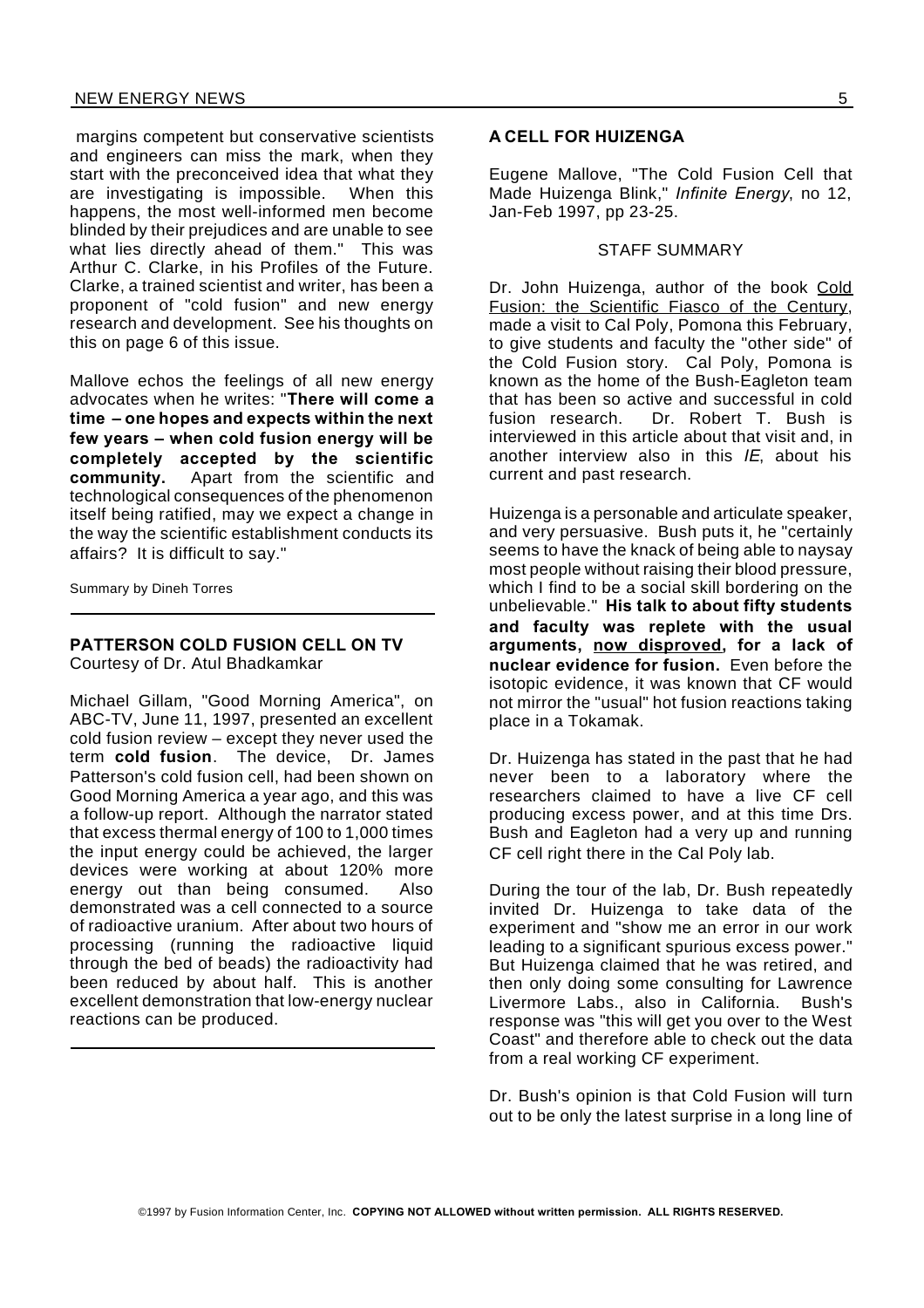surprises in the unfolding of Quantum Mechanics, another example of such surprises being the phenomenon of "high temperature superconductors." Keep your eyes open, Dr. Huizenga, it's not over yet.

#### **KEYS TO UNDERSTANDING**

A.L. Samgin, S.V. Vakarin (Inst. High Temp. Electrochem., Ekaterinburg, Russia), "Protonic Conductors are Key to Approaching an Understanding of Anomalous Effects in the Solid/ Deuterium System," *Infinite Energy*, vol 2, no 12, Jan-Feb 1997, pp 64-68.

#### AUTHORS' ABSTRACT

New data on the structural analysis of proton conducting ceramics and single crystals indicate that processes of explosive character occur inside samples related to excess heat and neutron yields. The strong pressures in solids, involved in cold fusion studies, were predicted from a series of models (ever so dissimilar), for example, from the initial Fleischmann-Pons paper. This is also in general agreement with our conception of the anomalous effects in protonic conductors and oxide bronzes. The processes resulting in such manifestations, as it is in Bridgman's rheological explosion, can arise in materials which show cold fusion effects. What real phenomena takes place, in fact? We believe that such interconnecting factors as the channels of proton transfer, the explosion-like character of processes and the conduction types can be expected to play a crucial role in the anomalous behaviors.

#### **ARTHUR C. CLARKE, FRIEND OF NEW ENERGY**

Borrowed from *Infinite Energy*, # 12

"I've written dozens of books on the subject (space travel) and I'm sick and tired of talking about it. I've nothing new to add, except **I think more and more that the new space age, and the new everything age, is linked more and more to the new energy revolution...**

"For one thing, there is this so-called cold fusion. Which is neither cold nor fusion. Very few Americans seem to know what is happening, which is incredible. It's all over the world, except<br>the United States. There are hundreds of There are hundreds of laboratories doing it, they've got patents all over the place. The prototypes are on sale now .... There are so many vested interest. There are

the hot fusion boys. All the rocket engineers will be out of jobs, and a lot of the poor guys are already. I don't like to guess at the scenario, but I would say that before the end of this decade, the hand waving will be over and people will accept that this energy exists, whatever it is, and there may actually be several different varieties. A lot of heads will roll at the U.S. Department of Energy and elsewhere."

– an excerpt from Dr. Clarke's comments to *Discover Magazine*, May 1997.

#### **3 PAPERS BY DR. ARATA**

Yoshiaki Arata, and Yue-Chang Zhang (Osaka University, Ibaraki, Osaka), "Deuterium Nuclear Reaction Process within Solid," *Proc. Japan Acad.,* vol 72, Ser. B (1996); *Infinite Energy*, vol 2, no 12, Jan-Feb 1997, pp 53.

#### AUTHORS' ABSTRACT

In a series of studies, a significantly large amount of helium ( $^4$ He/D<sub>2</sub> ~ (1~0.2) x 10<sup>-2</sup> and  $4$ He/ $3$ He = 4, D $_2$ : "fuel" helium: "ash") was clearly detected with a quadrupole mass spectrometer (QMS) as the deuterium nuclear reaction product ("ash") released from the highly deuterated palladium host-solid (Pd-black distributed  $0.02 - 0.06$   $\mu$  : average 0.04  $\mu$ ) that had produced large amounts of anomalous excess energy (200~500 MJ/cm<sup>3</sup>) through long period such as 5000 hrs., when it was heated in a high vacuum ( $\approx$ 10<sup>-8</sup> torr), high temperature ( $\geq$ 1000°C). On the other hand, a simultaneous measurement by another QMS caught a signal of the existence of <sup>3</sup>He, while it is considerably less existence [produced] than <sup>4</sup>He.

In comparable measurements from non-deuterated samples, any helium and deuterium were not detected. This means that there exist no well-known Rutherford type as a main reaction of the deuterium nuclear reaction within Pd host-solid, and an inherent feature of solid-state with much valency electron cloud such as Pd presents a circumstance for a new type of deuterium nuclear fusion reaction which directly produces <sup>4</sup>He as main reaction product. Because the helium  $(^{4}$ He,  $^{3}$ He) was observed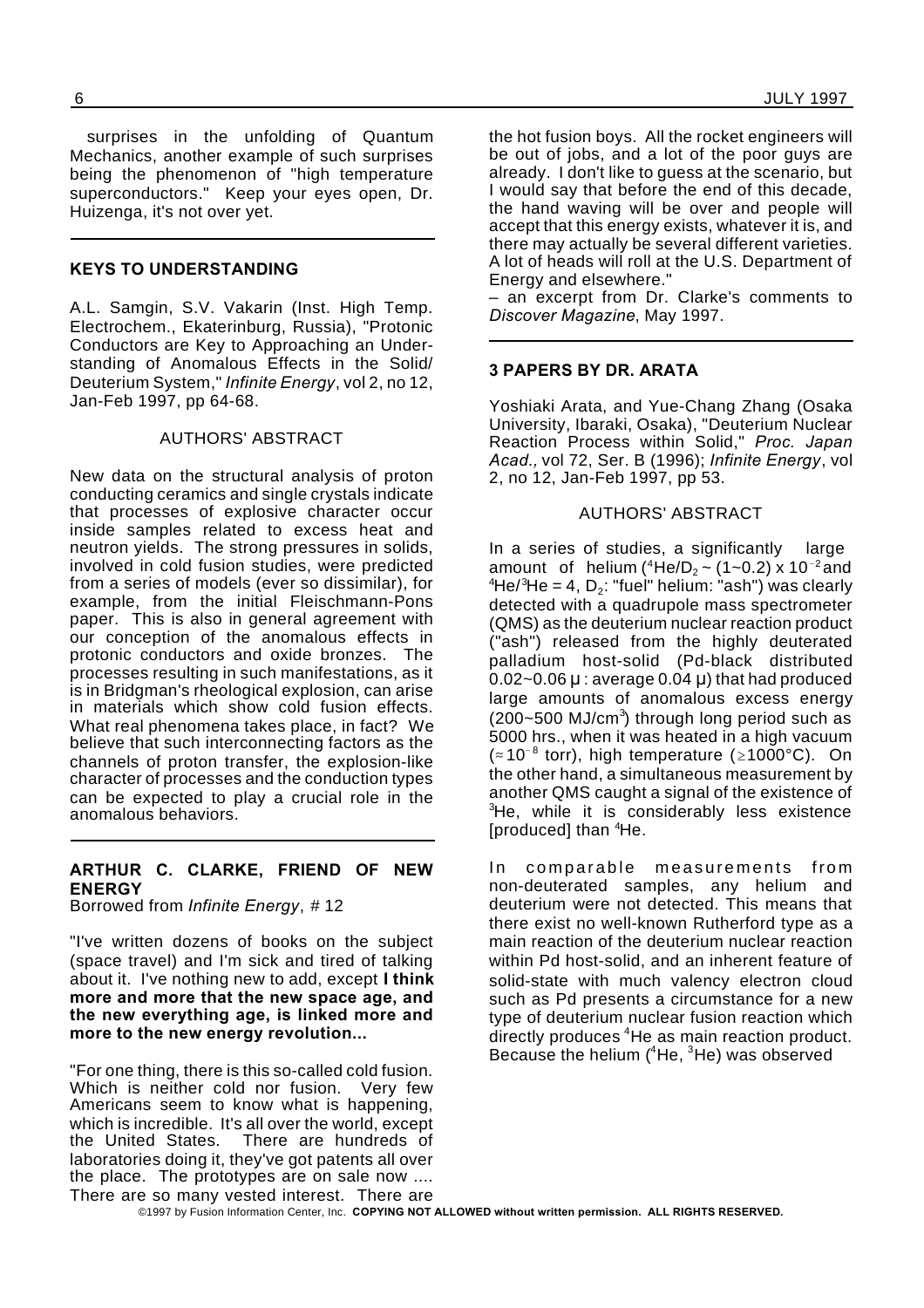only after each sample had been heated in a high vacuum, in each case, the laws of physics require that this helium could not have diffused from any outside source other than the Pd metal sample.

Also because helium was observed only after the sample was heated to a relatively high temperature, in each case, it must have been trapped within an interior location of the sample. Because there is no known process that can account for the diffusion of the large amounts of helium into the interior locations of the various samples at the levels that were measured, the only possible explanation for the helium being trapped in this fashion is that it was trapped within each sample after it was first produced as the nuclear ash from an electrolytically induced (Cold Fusion) deuterium nuclear reaction.

To understand these results, the authors have constructed a theory, based upon a coherent

### **Subscribe to the Journal of New Energy**

This journal is dedicated to advancing the cause of new-energy research and development by the rapid printing of peer-reviewed articles by professionals in the new-energy field.

The *JNE* is abstracted by four abstracting agencies including the world-wide delivery of monthly abstracts on CD/ROM by *Chemical Abstracts*.

Some of the latest and most important articles published lately by *JNE* are Shoulders' high-density charge clusters, plasma-injected transmutation, nuclear transmutations in cold fusion cells, the **Rowe Effect**, and the Neal-Gleeson Process for the amelioration of radioactivity.

As the only peer-reviewed journal focusing solely on new energy research and development, *JNE* is a must for those who are active in the search for cutting-edge energy discoveries. The journal is published and airmailed quarterly to subscribers for only \$150 per year. Individual issues \$45.

Published by Fusion Information Center, Inc. Edited by Hal Fox with the assistance of an editorial board of peer-reviewers.

process that is believed to be induced in highly deuterated Pd black crystals. In this theory, it is postulated that Cold Fusion is initiated through the formation of a Strongly Coupled Plasma ("SC-Plasma"), reminiscent of the SC-plasmas that are found within stellar interiors. This postulate is consistent with the assumption that a deuterium nuclear reaction is initiated in a localized zone within a host solid, and it is indispensable that the deuterium be transformed coherently for at least a few picoseconds into an SC-plasma, which the authors refer to as a deuterium "coherent plasma" within the solid-state. **It is also postulated that this coherent solid-state plasma fusion is initiated through a violent, localized vibration of the lattice, which the authors refer to as a "Latticequake."** This Latticequake is essentially accompanied with both of an intense electromagnetic turbulence and violently shaking electron cloud under a many body effect in coherent-state.

[Could be the formation of high-density charge clusters. – Ed.]

Yoshiaki Arata, M.J.A., and Yue-Chang Zhang (Osaka Univ., Ibaraki, Osaka), "Helium ( <sup>4</sup>He, <sup>3</sup>He) within Deuterated Pd-Black," *Proc. Japan Acad.*, 73, Ser. B (1997); *Infinite Energy*, vol 2, no 12, Jan-Feb 1997, pp 54.

#### AUTHORS' ABSTRACT

The authors have clearly proven for the first time that deuterium nuclear reaction was continuously generated inside a highly deuterated solid by showing both the excess energy and corresponding amount of helium as the reaction product generated simultaneously. Whenever there is a nuclear fusion reaction inside a metal, helium generated is unable to escape to the surroundings and is trapped in a frozen state inside that metal. The concentration of the helium within the metal will rise with increasing rate of reactions. Pd-black is under such state as the sample used and sealed within the "closed QMS" developed by the authors (closed vessel including the Getter pump and the QMS). It is completely separated from the surroundings and the internal gases are removed to create super-vacuum. The reaction product released by the "Sample-Heating" process (room temp.  $\div$ 1500°C) is thus the only matter which occupies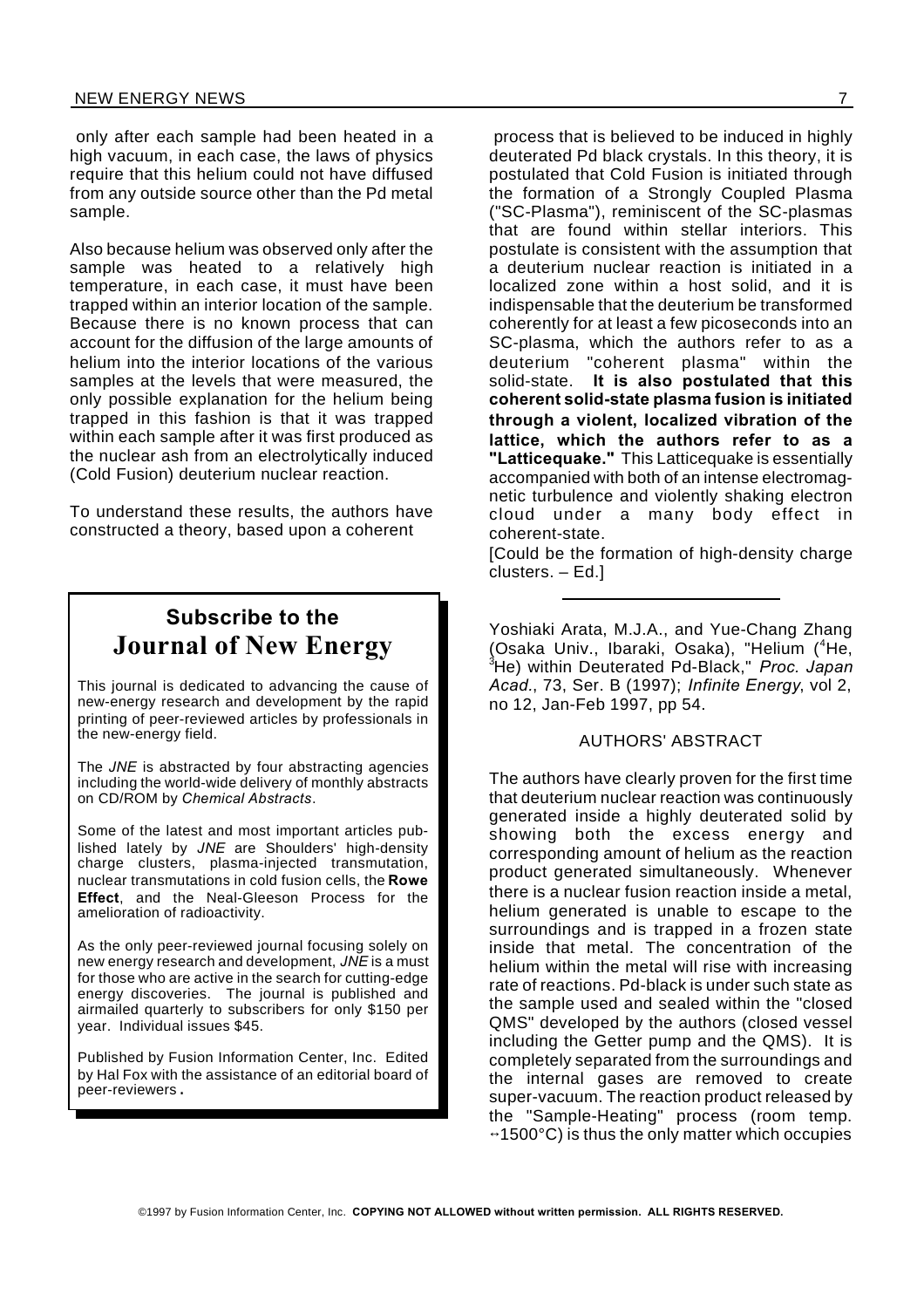the interior of the closed vessel and its detection by the QMS is assured.

When the "closed QMS" works under the above mentioned-state, it was clarified that the "ash" or the reaction product of this fusion reaction within a solid is  ${}^{4}$ He and  ${}^{3}$ He and their ratio is  ${}^{4}$ He / <sup>3</sup>He~4. It can be concluded from the result that the main reaction product is <sup>4</sup>He and it is created directly as an inherent feature of the solid-state nuclear fusion. Authors think that the reaction process responsible for the creation of <sup>3</sup>He may be a different one from that creates <sup>4</sup>He. One of which is the Rutherford reaction process and the other occurs based on the specific properties of solid, similar to the case of <sup>4</sup>He. The existence of <sup>3</sup>T will be required that the process is responsible for the generation of  $3H$ e as the Rutherford reaction. The proof for the existence of <sup>3</sup>T within the "closed QMS", however, was not obtained in this experiments.

Yoshiaki Arata and Yue-Chang Zhang (Osaka Univ., Ibaraki, Osaka), "Solid-State Plasma Fusion (Cold Fusion)," *The High Temperature Society*, Special volume; vol 23, Jan. 1997; *Infinite Energy*, vol 2, no 12, Jan-Feb 1997, pp 54.

#### AUTHORS' ABSTRACT

Using a quadrupole mass spectrometer ("QMS"), significantly large amounts of helium ( $4$ He/D<sub>2</sub> $\approx$  $(1 - 0.2)$  x  $10^{-2}$ , and <sup>4</sup>He/<sup>3</sup>He  $\approx$  4, D<sub>2</sub> fuel, <sup>4</sup>He,  $3$ He: ash) were detected from deuterated palladium samples that had produced large amounts of anomalous excess energy (200-500 MJ/cm<sup>3</sup>) during Cold Fusion experiments ( $\approx$  5000 hr.). The helium was released from samples after the observation of excess energy, and only when each sample was heated to a high temperature  $(21000^{\circ} \text{C})$  in a high vacuum (~3 x 10<sup>-9</sup> Torr).

On the other hand, a simultaneous measurement by another QMS caught a signal of the existence of  ${}^{3}$ He, while  ${}^{4}$ He outnumbers  ${}^{3}$ He. In comparable measurements from non-deuterated samples, any helium and deuterium were not detected. This means that there exist no Rutherford type as a main reaction of the deuterium nuclear reaction within Pd host-solid, and an inherent feature of solid-state with much valency electron cloud such as Pd presents a circumstance for a new type of deuterium nuclear fusion reaction which directly produces <sup>4</sup>He as main reaction product.

Because, the helium (<sup>4</sup>He, <sup>3</sup>He) was observed only after each sample had been heated in a vacuum, in each case, the laws of physics require that this helium could not have diffused from any outside source other than the Pd metal sample. Also because helium was observed only after the sample was heated to a relatively high temperature, in each case, it must have been trapped within an interior location of the sample. Because there is no known process that can account for the diffusion of the large amounts of helium into the interior locations of the various samples at the levels that were measured, the only possible explanation for the helium being trapped in this fashion is that it was trapped within each sample after it was first produced as the nuclear "ash" from an electrolytically induced (Cold Fusion) deuterium nuclear reaction.

*Space Energy*

#### **CREATION OF ENERGY & MATTER**

Paramahamsa Tewari (Exec. Dir., Nuclear Power Corp. of India, Ltd.), "Creation of Energy and Cosmic Matter from the Universal Space Substratum," *Borderlands*, vol 53, no 1 (1997), pp 49-55, 6 refs, 7 figs, 1 table.

#### AUTHOR'S ABSTRACT

The energy in matter is derived from the medium of space which, in a dynamic state, is itself the most basic and primordial source of universal energy. The fundamental matter is identified to the electron which is shown to be a "vortex of space." The velocity of light, c, plays a broader role in the construction of the universe, in the sense that the fluid substratum of space breaks down in its flow when its speed reaches c. The basic equations of classical, as well as quantum physics, are derivable from the very "spacevortex" structure of the electron.

**Through a new system of rotating-electromagnet, electrical power at low dc voltage,**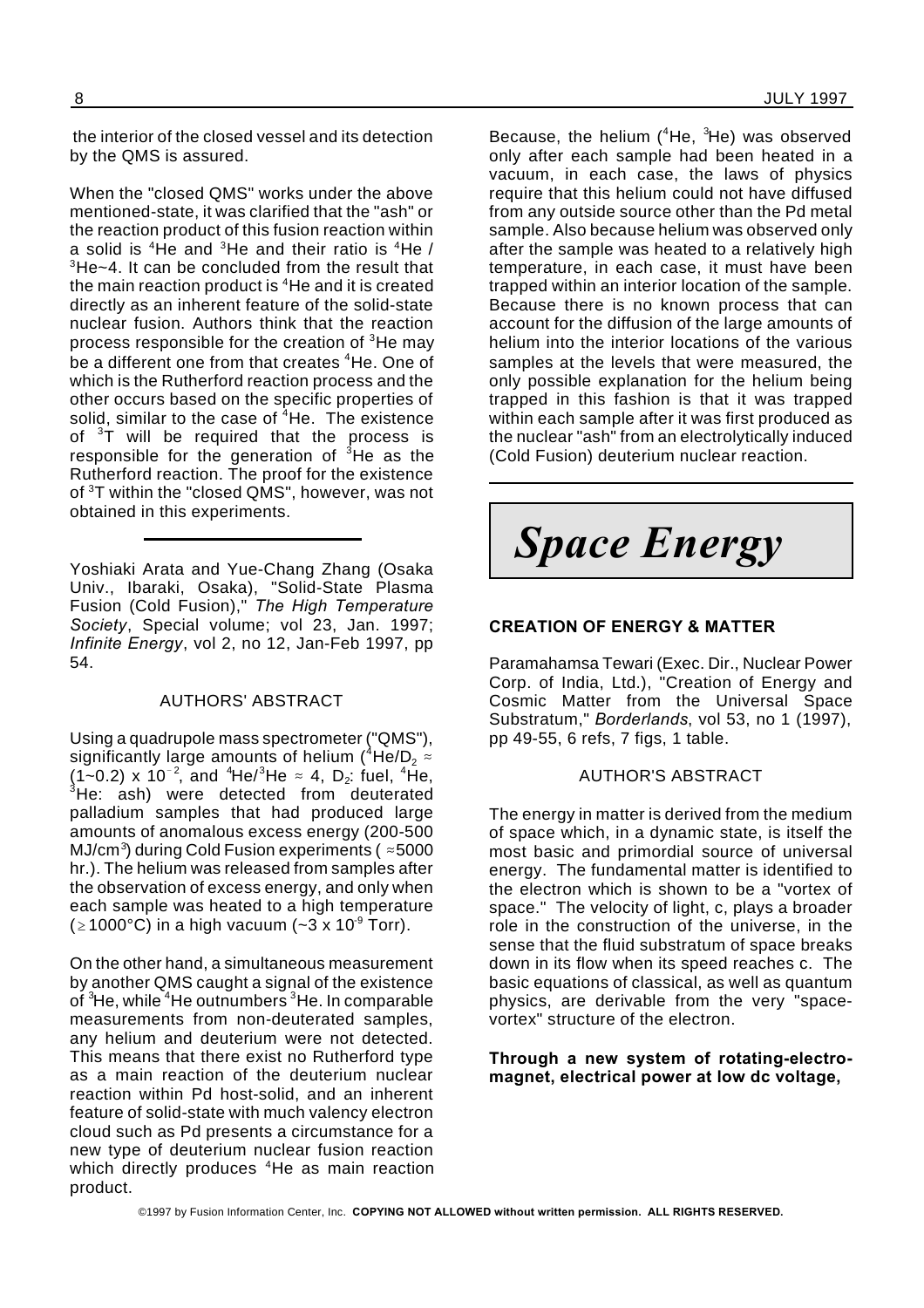**and high dc currents, and in excess of the total input given to the system, has been** generated, showing thereby, that **commercially viable electrical power generation** can be had in violation of the presently held concept of the "energy conservation law," within the domain of the electromagnetic induction effects.

The substantial reality of the space medium of the solar system is proved by showing that the axial rotation of the planets and the sun are associated with the "space vortices" around these cosmic bodies, that produce between the sun and the planets electrical repulsive forces also, which along with the gravitational attraction and outward centrifugal force, determine the orbital stability of the planets.

#### AUTHOR'S CONCLUSION

The medium of space is the only absolute entity that, with inherent motion in it, exists as the primordial dynamic substratum of the universe. The most fundamental state of energy is the "dynamic space" in the form of "space vortices,"

which appear as cosmic matter. The dynamics of space is the "cause" whereas, matter is the "effect." The fundamental matter is the electron, which is a specific configuration of gravitational, electric, and electromagnetic fields forming its structure, and it is the interactions of these fields that assemble, out of electrons, different particles, atoms, and cosmic matter as a whole. The properties of space being "absolute" and "nonmaterial," the detection of "spatial reality" is an elusive task, except through the process of inference and experimental evidence of generation of electrical output power in excess of the input.

Lenz's Law, within the electromagnetic induction phenomenon, is equivalent to the "energy conservation law" in mechanics and thermodynamics. Since the experimental results provide conclusive proof of partially bypassing Lenz's Law and consequent additional power

Breakthrough Video on Breakthrough Technologies **Just Released**

#### **Free Energy: The Race to Zero Point**

From Nikola Tesla to New Hydrogen Energy, Plasma Discharge to T. Townsend Brown, Magnetic Motors to Anti-Gravity... **the Era of Unlimited Energy has begun!**

A comprehensive 110-minute broadcast-quality documentary featuring the most promising devices, processes and theories from brilliant visionary scientists and the most persistent independent inventors on the planet!

Get late information on the history and latest revolutionary developments from the following:

- Tom Bearden Dennis Lee Dave Porter<br>
Dr. Dennis Cravens Eugene Mallove Trov Reed Hal Fox Jeane Manning Roy Thornson Dr. Shiuji Inomata Dr. Brian O'Leary Tom Valone Moray King Paul Pantone
	- Eugene Mallove

John Hutchison Joseph Newman Paramahamsa Tewari

*Hosted by*: Bill Jenkins *Written & Directed by:* Christopher Toussaint *Produced by:* Harry DeLigter *Distributed by:* Lightworks Audio & Video *Music by:* Steve Gaines, Richard Burmer, Mark Swane

> VHS HiFi \$34.95 + \$3.05 S&H = \$38.00. Order from: FIC, P.O. Box 58639, Salt Lake City, Utah 84158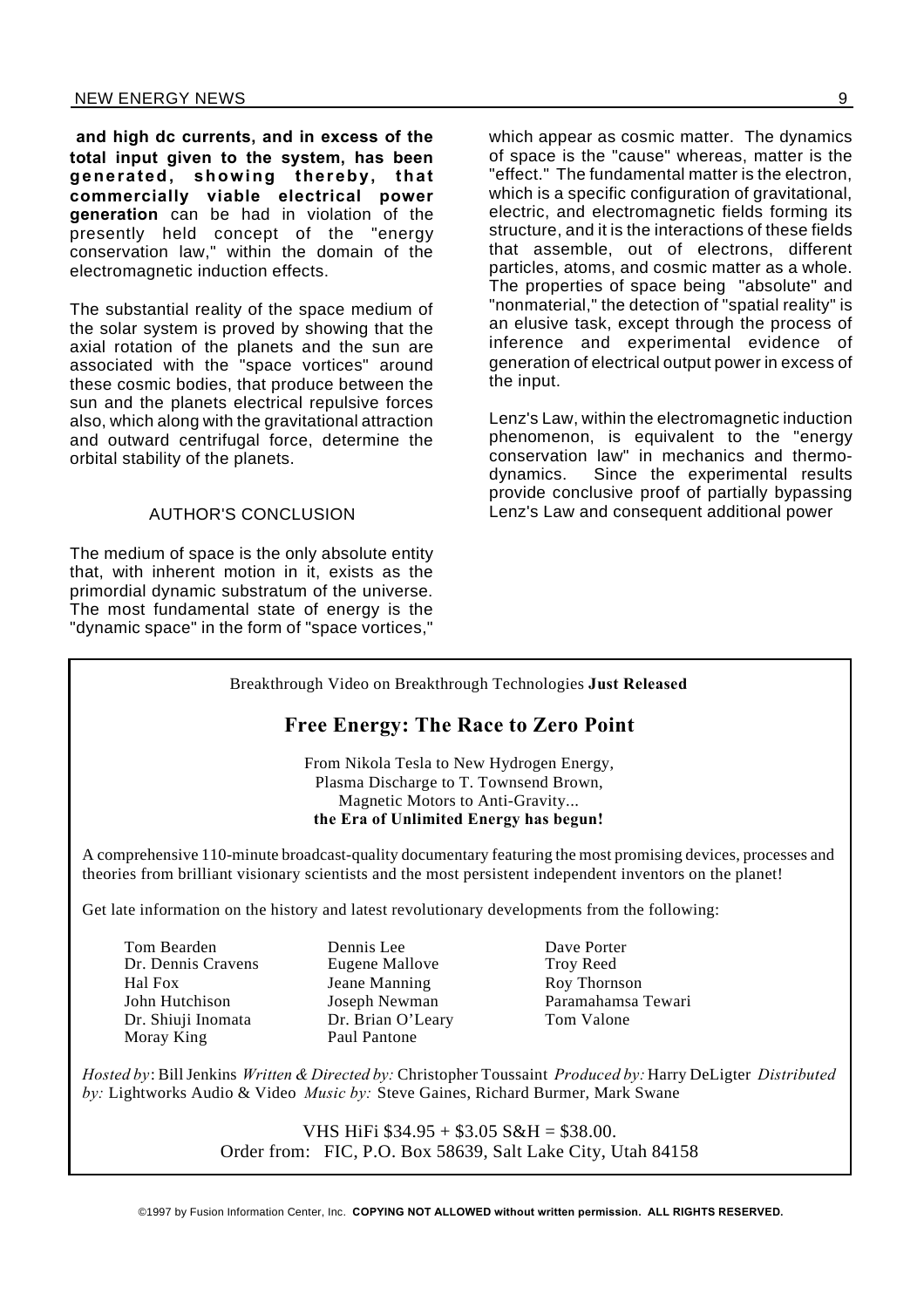production, it is possible to commercially exploit this system of high efficiency space power generation for low voltage, high current applications that will also pave the way for self motive engines in time to come.



#### **EXTRACTS FROM GLOBAL ENERGY OUTLOOK**

Courtesy of Gordon Moody, Publisher

The following are selections from Moody's international publication *Global Energy Outlook* dated May 1997 (vol 2, number 5):

**Editorial:** "Attendees at the Offshore Technology Conference **... were more than pleasantly pleased with the aggressive attitude of the new U.S. Secretary of Energy, Federico F. Peña.** ... He proposes to increase domestic energy production through advanced technologies in which government becomes a partner, rather than the adversary." [Efforts are underway to properly brief Secretary Peña on the reality of new-energy technologies. Ed.]

**Inflationary Pressures Subdued in Spite of Full Employment:** "The unemployment rate is close to a record low of five percent." "The shortage of workers is particularly acute in the high-tech information and computer areas." [Hopefully, there will soon be a strong demand for new-energy workers. Ed.] "...the probability of developing inflationary pressures is rising." "Foreign banks currently own 62 percent more of U.S. debt than the Federal Reserve." **"Crude oil contributes to about one-third of the current trade deficit, estimated at about \$173.8 billion. No corrective policies are in place to improve this situation."** [New-energy technologies will soon be available to reduce our dependence on the import of foreign crude oil. Ed.]

**U.S. Consumers Spend Half a Trillion Dollars on Energy Consumption:** "Secretary Peña ... addressed the conferees stating that U.S. consumers spend more than \$500 billion each year on energy products." "All three previous energy shocks were associated with conflicts and unrest in the Middle East, which contains

two-thirds of the known world oil reserves." "The U.S. has vast reserves of natural gas and production second only to that of the former Soviet Union." "Conservation is still an option to reduce U.S. dependence on insecure sources of foreign oil." [With the impending development of new-energy systems, promoting conservation is like asking a thirsty person not to drink water when a huge rainstorm is approaching. Ed.]

**Investment Bankers May be Setting Themselves up to be Burned Again:** "...there is a growing concern that commercial and investment bankers may be setting themselves up to be burned again. ... Some energy lenders say that telltale signs of irrational exuberance is cropping up in some oil patch deals." "In the same May 26th issue of *Business Week*, British Petroleum is credited with having the highest rate of return on capital, followed by Exxon, Mobile, Amoco, Chevron, and Texaco." [We wonder what will happen to the return on capital when new-energy systems begin to proliferate. Hopefully, the return on investments for those farsighted enough to invest in new-energy companies will be far more that the current returns on investment in oil. Ed.]

**Oil Industry Expansion Attributed to Current Worldwide Growth in Demand for Oil:** "Until recently, worldwide demand could be met simply by turning on more taps to consume the excess capacity of the worldwide [oil] industry. **With excess world capacity now between two or three percent, the industry must find new sources of hydrocarbons**." [Keep it coming, oil industry, we will need it for chemical feedstocks for our children and our grandchildren. Ed.]

#### **Current Oil Market Slump no sure Indicator for Future Oil Demand Requirements:**

"World oil demand is currently growing by about two million barrels per day per year, requiring another 10 million barrels production within five years. At the same time, current fields provided today's consumption are being depleted at about two million barrels per day per year, requiring another ten million barrels production." [The demand for our new-energy systems certainly exists. Ed.]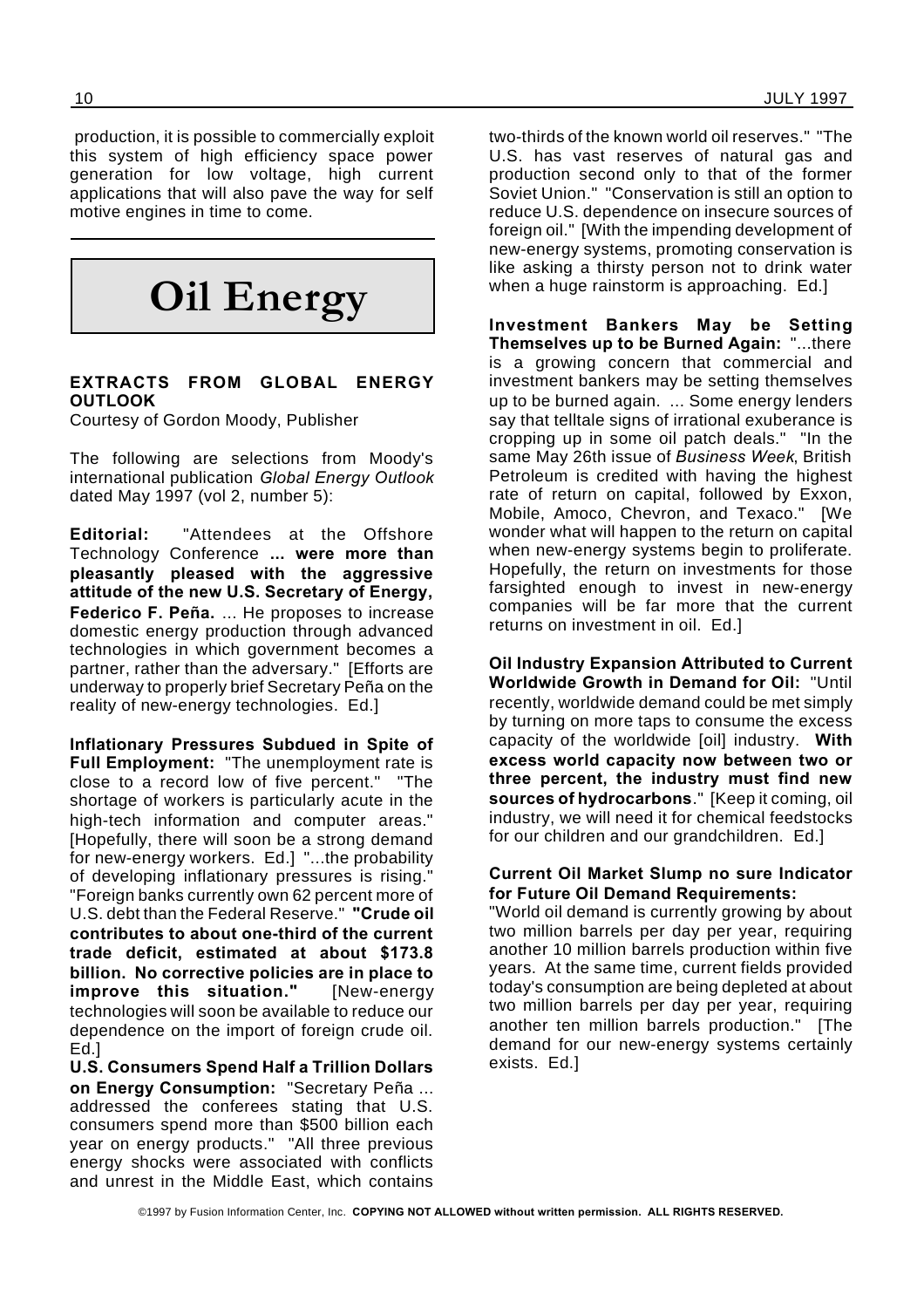**A Revolt Among State Environmental Regulators Brewing Against EPA:** "At their annual meeting in March [1997], the state environmental commissioners passed out Tshirts proclaiming: *The states are not branches of the federal government.*" [The availability of new-energy systems that will allow homeowners to **get off the grid** will make Americans even more independent. Ed.]

#### **GOOD FOR GUNNERMAN**

"Reno buses switch to cleaner fuel," Sacaramento Bee, 10 May 1997.

Reno inventor Rudolf Gunnerman's A-55 fuel is well on its way to powering public transit vehicles in California. Reno busses started using it this May. Being 55% water mixed with naptha, a relatively cheap petroleum derivitive, it won't meet the EPA's alternate fuels mandate, but it is claimed to produce 50-70% lower emissions of smog-forming NO $_{\rm 2}$ , and up to 50% less soot than diesel. The A-55 fuel would be easy to use in the transition from gas and diesel over to the clean non-petroleum power sources which are still being developed.



#### **ATOMIC WASTE – DOE COVER-UP**

Antony C. Sutton, Editor, *Future Technology Intelligence Report*, vol 9, no 2, February 1997, page 2.

**Congress has required the Department of Energy to accept tons of nuclear waste from the power industry by 1998** ... DOE cannot do this and is 10 years behind schedule in providing waste disposal facilities. DOE is still conducting feasibility studies at Yucca Mountain, Nevada with a scheduled opening date of 2010.

In any event (as Superfund shows us) DOE spends [too much of] its time and money legal dancing in court rather than on constructive work. Further DOE estimates it needs \$150 billion for nuclear waste storage, which will find strong Congressional opposition.

Given this dilemma, common sense suggests that DOE explore every possible method to solve the physical storage and the cost problems and stay out of court --. that is the very least we can expect from "public servants."

"To the contrary we find extraordinary cases of ignorance, gross incompetency, waste of taxpayers funds and concealment of incompetent actions. In sum, it appears that DOE is good at wasting time in court and good for little else. **Court action won't solve nuclear waste problems.**"



#### **HANDLING SPENT FUEL PELLETS** Courtesy of Richard Shamp

Michael Morris, president and CEO of Consumers Energy, told the House Energy and Power Subcommittee, "For 15 years, electricity consumers have met their financial obligation for this program [handling highly-radioactive spent fuel pellets from nuclear power plants]. Now, it's the government's turn to act. The contracts say do it. The laws say to do it. The courts say to do it. Continued federal inaction is the most expensive and environmentally irresponsible option." The federal courts have ruled that DOE must begin taking the spent fuel pellets from nuclear power plants by January 31, 1998 [1].

House Bill H.R. 1270 (similar to S. 104 which passed the Senate 65-34 in April 1997) instructs DOE to develop a safe nuclear waste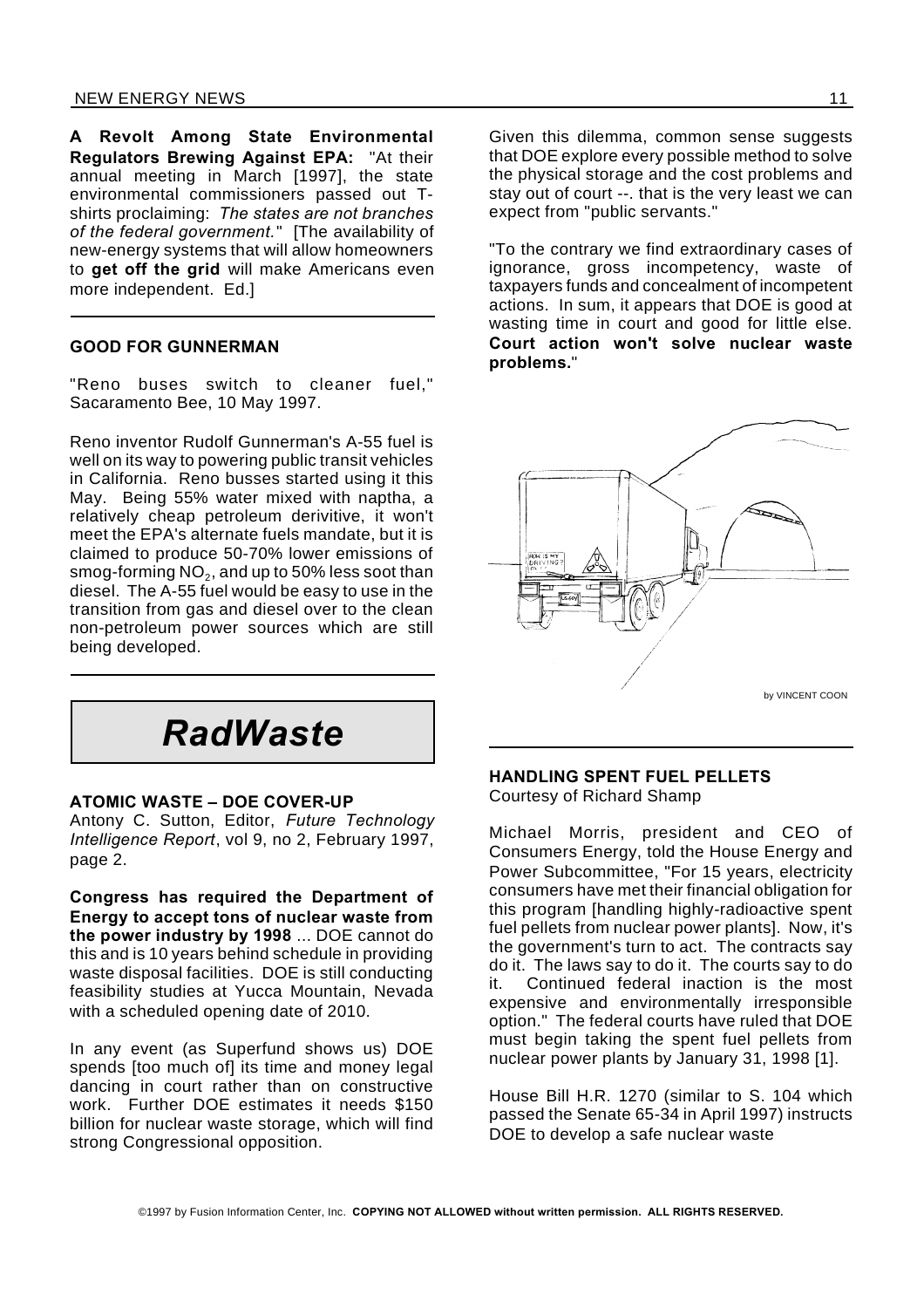management system that includes a temporary storage facility, a permanent storage facility, and safe transportation from nuclear power plants to storage. That is why the Ghosute Indians (Western Utah) have been asked to approve a temporary storage facility on their tribal lands. The long term storage facility is under development [2]. **After two and a half years of drilling through Yucca Mountain, the five-mile long, 25-foot diameter tunnel has been drilled.** The testing and evaluation procedure to determine the fitness of this facility for long-term storage of radioactive wastes is expected to be completed in four more years. However, in 2002, the schedule is to apply for a license to build a repository for spent fuel pellets coming from more than 100 nuclear power plants.

This editor points out that **the DOE has officially adopted the position that there is no technology available that is more economical than geological storage**. Of course, because bureaucrats are loath to make decisions, a large amount of money was paid to the National Research Council to make that determination. It will take about as long as it took to drill the fivemile tunnel for the current DOE direction to be changed in favor of technology that can ameliorate the radioactivity **on site.** Readers of *New Energy News* and the *Journal of New Energy* have access to the latest information about technological developments (about six different methods) that claim to stabilize radioactive elements.

Thanks to the scientists, engineers, and inventors of this world (especially the independent inventors) there are technological solutions to this rad-waste problem.

The size of the spent-fuel-pellets problem is that there are currently about 40,000 tons of such pellets stored at 73 waste storage sites in the U.S. Throughout the world there are 443 operating nuclear power plants producing spent fuel pellets. In the U.S. the Nuclear Waste Fund has collected \$13 billion (about one mil per kilowatt-hour of electricity sold from nuclear power plants goes into the fund). Of course, if the government treats this fund the way they treat the Social Security Fund, the money will have already been spent for other government purposes and your taxes will have to provide the funds to be used. Thanks to the scientists,

engineers, and inventors of this world (especially the independent inventors) there are technological solutions to this rad-waste problem. The new solutions will also be cost effective as compared to the currently estimated cost of \$2,500 per kilogram **per year** for longterm storage of high-level radioactive wastes.

References:

[1] Staff, "Federal Inaction Called 'Expensive, Irresponsible'", *Nuclear Energy insight97*, May 1997, page 1.

[2] ibid, "Comin' Through the Mountain', page 4.

## **Miscellaneous**

#### **WASHINGTON - TOUGHER EPA RULES**

Staff (N.Y. Times News Service), "EPA chief still pushing for tougher rules on air," *Deseret News*, 1 June 1997, p A2.

#### EDITOR'S SUMMARY

By toughening air quality standards as proposed by the EPA would put hundreds of counties in the U.S. out of compliance with the Clean Air Act and **force costly controls on emissions of ozone and fine chemical particles mostly caused by burning fuels.** If the administration realized what a tremendous beneficial impact that new-energy systems will have on air quality President Clinton and his cabinet wold be devoting more funds to accelerate the development of new-energy systems. **Instead, the EPA is planning to force states to expend hundreds of millions of dollars on problems** that new-energy technology will **automatically solve.** What a waste of taxpayers money!

To each is given a set of tools, an hour glass and a book of rules, and each must build, ere his time has flown, a stumbling block or a stepping stone. – Anonymous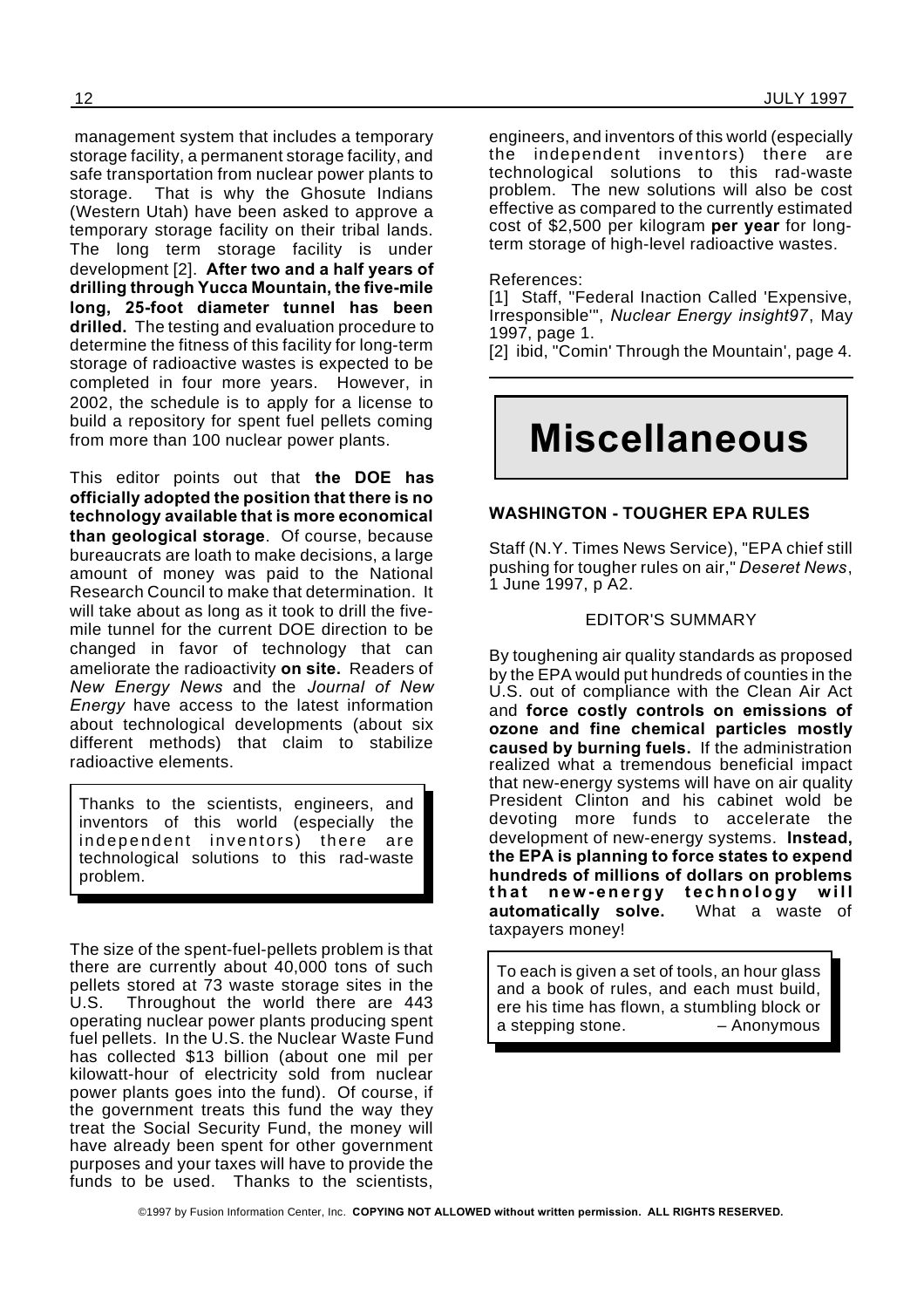#### **GRAVITY WAVES RESEARCH PROJECT**

Courtesy of Bill Ramsay

Alastair Couper has a Web Site titled "Gravity Waves Research Project". The Home Page has the following information:

"The Aether is none other than a conceptual container for all the characteristics of space which we measure and experience. The notion that the so called vacuum is in any sense energetically empty is untenable, rather, it is a plenum. [Dictionary definition: all space full of matter.] We assume the Aether to be the medium for gravitational flux. It was Faraday who said with great foresight, "Capacitance is to Gravity as Inductance is to Magnetism." This intuition lay dormant until given validity in the 1920s by T.T. Brown in his study of the Biefield-Brown Effect."

With the contributions that *NEN* received from both Greg Hodowanec and Bill Ramsay, *NEN* readers should be reasonably informed on gravity wave monitoring.

#### **CONSTRUCTING ANTI-GRAVITY DEVICE**

Pierre Sinclaire, "Construction of the Gravito-Magnetic Device", *NEXUS*, vol 4, no 4, June-July 1997, pp 44-46, 5 figs.

#### AUTHOR'S ABSTRACT

In this short paper I would like to convey enough information to help anyone who would like to undertake research into the Gravito-Magnetic Device (GMD). I will give a brief description of the hardware and the theory behind the GMD. I will talk about various researchers who have come up with very similar theories and results.

#### EDITOR'S COMMENTS

Sinclaire provides highly-detailed drawings but due to printing size the details are not sufficiently clear for some of us to use. However, there is a note: "For better detail, visit the Project Magnet web page at http://www.cascadianet.com/magnet/" The type of effect that is being utilized is "the principle of opposition of magnetic fields at vector angles." The various researchers mentioned by Sinclaire are John Searl, John Hutchison, W.J. Hooper, Floyd Sweet, Wilbert Smith, and Tom Bearden. I have talked to Searl and Hutchison and they do not

have viable, scientific theories. If my information is correct Hooper and Smith are dead. Floyd Sweet, if he had a great secret, took it with him when he died. That leaves Tom Bearden to tell us how this device works. Tom, *NEN* readers would appreciate a short explanation from you.

#### **LIGHT IS THE GHOST OF MASS** Chuck Bennett

This decade has seen an upsurge in the interest to resurrect a workable æther in order to provide a practical medium for the analysis of newly discovered phenomena such as over unity hydrogen energy production, the manipulation of gravitation and over unity electric motors [1-5]. An æther concept based on a permeable medium whereby matter and light waves were separate from each other was squashed as "superfluous" at the turn of the century [6]. Therefore the new æther must provide an answer to the obstacles encountered, such as manifested by water filled telescopes, stellar aberration and the Michelson and Morley null result.

One approach to this overall goal is to invoke the property of quantization (or discrete particles) to the fundamental structure of the æther [7]. In a recent interview with Arthur C. Clarke, the power available from empty space in terms of "zeropoint energy" is described by the late Nobel laureate, Julian Schwinger, as the tapping of "quantum fluctuations" [8]. The quantization of the æther may be explained by the view that the æther consists of a sea of particles that are on the order of a million times lighter than the electron. The mass range of the particles is in the range for the spectrum of all light photons. Therefore, the æther may simply consist of a medium of "condensed photons." Then light can be viewed as evaporated mass and mass as condensed light. Steven Rado has characterized this approach in terms of an ideal gas [9]. As far as knowing what is in between the particles, it doesn't matter. And that statement is to be taken literally because there may not be any definable matter between the particles, just uncondensed primordial gradient fields or vacuum.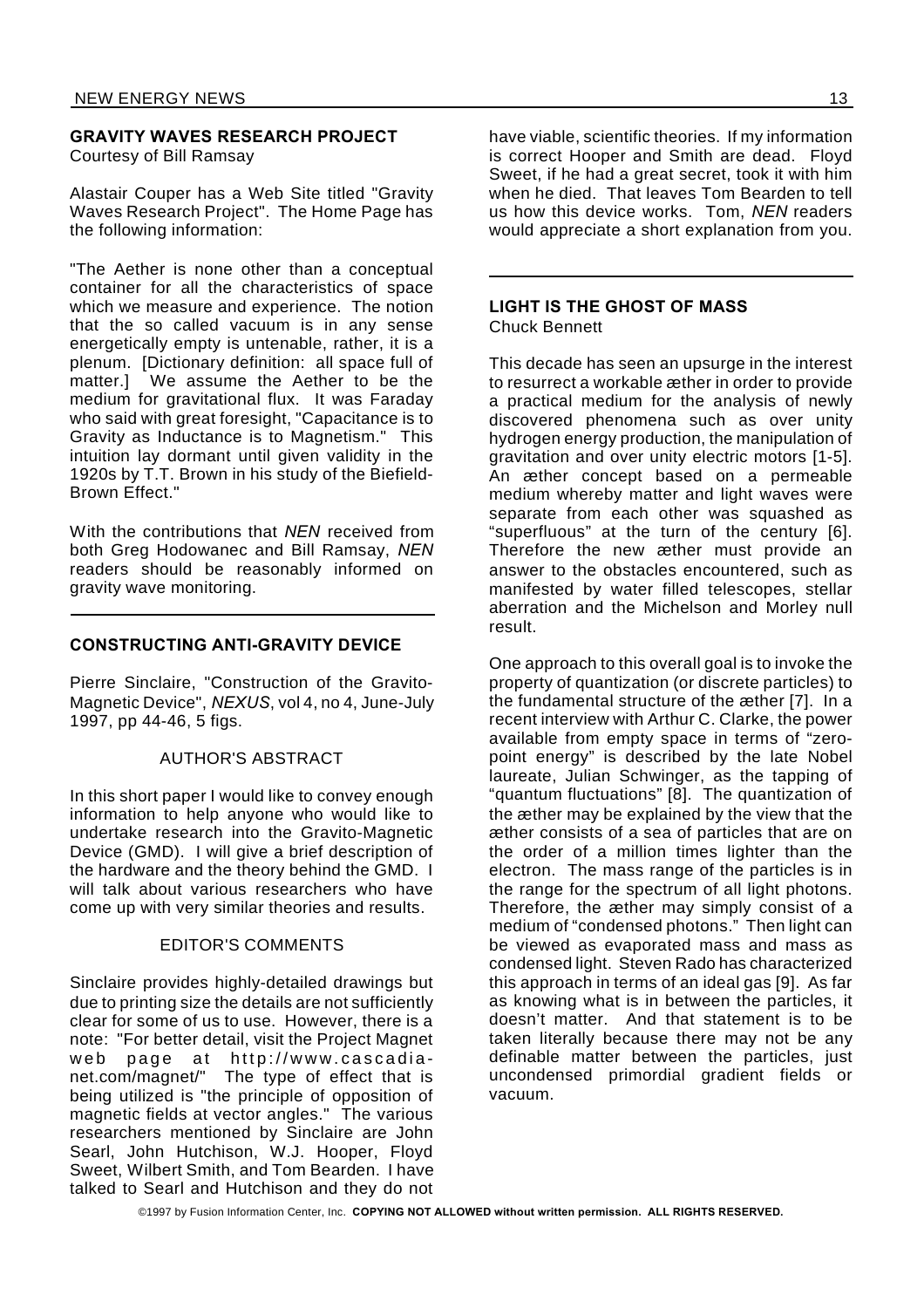A theory for gravitation has been presented based on the approach that gravity is the "æther wind" [10]. Gravity is related to mass and mass is related to light energy via the equation,  $E =$  $mc<sup>2</sup>$  [11-12]. Gravity can be modeled as a mass gradient and is shown to be inversely proportional to the emanation of light energy as a light gradient by the proportionality constant, c 2 . In other words, light is basically a "hole" in the quantized æther that travels as a perturbation opposite the knocking action of the particles that comprise the medium. This is why light can be thought of as "the ghost of mass."

This phenomenon is emphasized in two well known actions. When a positron and electron meet, the mass does not necessarily get "annihilated," it simply turns to an equivalent amount of light energy in the form of two powerful  $\gamma$ -photons traveling in opposite directions with opposite spins. In another example, when an electron hops from a higher orbit to a lower orbit, a quantum of light energy as a photon is released (as exemplified by the Bohr hydrogen atom model) in a spectrum of discrete quantum energies. The mass loss of the electron is negligible, but the mass and energy of the photon is described by the relations,  $E = m_p c^2 = hf$ , and  $m_p c \lambda = h$ , where  $m_p$ is the equivalent mass of the photon, h is Planck's constant, f is the frequency,  $\lambda$  is the wavelength, and  $\lambda$  is related to f by  $c = \lambda f$ . Photon emission is a good example of where mass (the electron ) goes in and light (the photon) goes out. [See Anastovski & Bennett's book Quantum Mass Theory Compatible with Quantum Field Theory. – Ed.]

A quantized æther allows general relativity to be reduced to the mechanics of a real and workable medium rather than an abstract notion that space is curved described by a stream of ambiguous mathematics. Real models of physics have enabled the engineering of flight and hopefully can be extended to the speed-oflight realm to enable luminal or super luminal space flight.

The three so called proofs of general relativity may be explained by a quantized æther. Gravitation may be the process where the particles that comprise the particle sea are accelerated inward to the center of a mass. Therefore, light would be slowed going against gravity and accelerated towards gravity. This concept has been shown to be true in

experiments where the frequency of photons is shifted to red or blue depending on the direction in the earth's gravitational field. Light from distant stars gets bent towards the sun as viewed from the earth by a very subtle amount.

Gravity as the æther wind explains this phenomena. And finally, if gravitation is limited by the tangential speed of the underlying particle of the æther, analogous to sound in gas molecules, then very subtle effects would be observed in rare occasions such as the delay in the orb of the perihelion of the planet Mercury as a deviation from calculations based on Newtonian gravitation.



#### References:

1. H. Fox, "The Nature of the Æther," *New Energy News*, vol 4, no 12, April 1997, p 9.

2. M. Twain, "Æther Workshop," Preparation for Workshop, (to be held at Stanford Univ. July 18- 20, 1997). *Plasmatronix, Intl.*, P.O. Box E, Menlo Park, CA 94026, Phone 415-569-3299.

3. H. Fox, "So You Want to ve Involved in New Energy?" *New Energy News*, vol 4, no 12, April 1997, pp 2-3.

4. M.G. Millis, "NASA Preparing for the Future," *New Energy News*, vol 4, no 12, April 1997, pp 6- 7.

5. H. Aspden, "The Motors the Keep Us Alive," *New Energy News*, vol 4, no 12, April 1997, pp 1- 2.

6. A. Einstein, "On the Electrodynamics of Moving Bodies," *Annalen der Physic*, vol 17, no 5, September 26, 1905, pp 891-921.

7. C. Bennett, "A Quantized Æther," *New Energy News*, vol 4, no 7, November 1996, p 7. 8. F. Guteri, "An Odyssey of Sorts," *Discover*, May 1997, pp 68-69.

9. S. Rado, Aethro-Kinematics, Aethron Publishing Co., Los Angeles, 1994.

10. C. Bennett, "Gravity as the Æther Wind," April 1997.

11. C. Bennett, "Einstein's Mass Dilation as Æther Drag," *New Energy News*, vol 4, no 12, April 1997, p 7.

12. A. Einstein, "Does the Inertia of a Body Depend Upon its Energy?" *Annalen Derphysic*, vol 18, no 3, November 21, 1905, pp 639-641.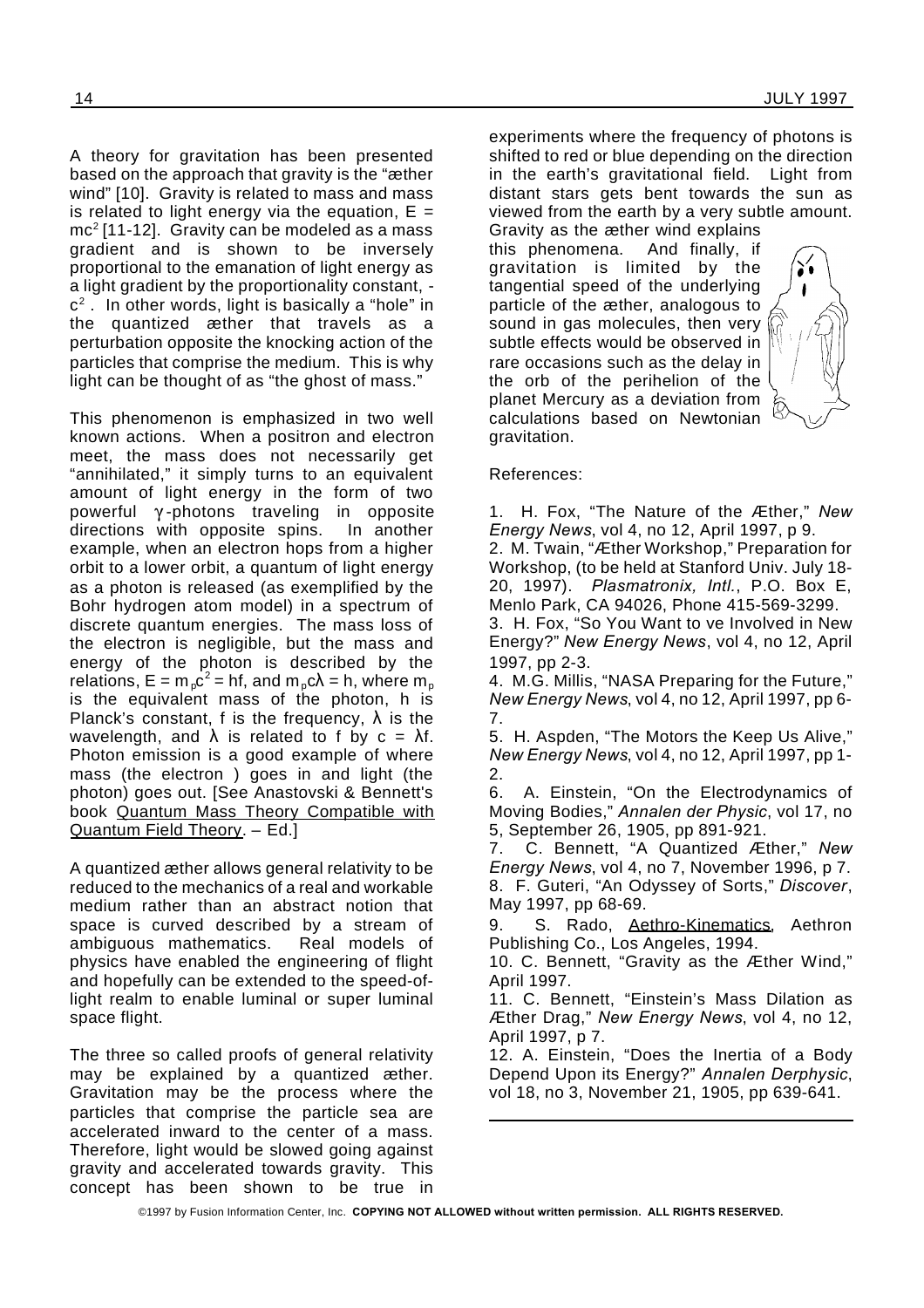#### **ELECTRON - HAPPY 100TH ANNIVERSARY** Courtesy of Remy Chevalier

Marcus Chown, "Just who did discover the electron?", *New Scientist*, 29 March 1997, pg 49.

Happy 100th anniversary, electrons! In April 1897 Joseph John Thomson, a British physicist, is credited with the discovery of the electron. But it took a few more persons to help. In 1858 Julius Plücker (University of Bonn) wanted to learn more about electricity but couldn't study inside of wires. Johann Gissler, a Bonn glassblower, used his mercury air pump to suck air out of glass vessels. Plücker commissioned Geissler to make a glass tube with two plates and evacuate it. When a current passed between the electrodes the thin air glowed but the glow vanished as the air was further removed. However, there was a greenish glow on the glass near one of the electrodes. A student, Johann Hittorf, showed that the glow was caused by invisible rays which stemmed from the other electrode. The rays could be deflected by a magnet. Hittorf called them **glow rays**, but because the rays came from the cathode, they became known as **cathode rays**. [Glow ray tube just missed being famous.] J.J. Thompson thought these rays could be tiny negatively charged particles. Using both magnetic fields and electric fields, Thomson was able to deduce the charge to mass ratio of the **cathode rays**. So Johnson announced that these were tiny particles 1,000 times as small as a hydrogen atom.

Another German, Emit Wiechert, had measured the charge to mass ratio earlier in 1897 and gave a January 1898 lecture. However, it was up to someone to measure the charge on these

The graduate with a science degree asks, "Why does it work?"

The graduate with a accounting degree asks, "How much does it cost?"

The graduate with a liberal arts degree asks, "Do you want fries with that?"

The graduate with a political science degree asks, "How many bureacrats can we hire?"

**cathode ray particles**. In 1899, Thompson succeeded in measuring the charge – **so Johnson became the father of the electron.** [I wonder why it wasn't Thor who is credited with the discovery. He was throwing whole bolts of electrons around long before Thompson. Ed.]

# Editorial

**SCIENTIFIC ANOMALY** By Hal Fox, Editor

My Webster's Seventh New Collegiate Dictionary defines **anomaly** as 1: the angular distance of a planet from its perihelion as seen from the sun 2: deviation from the common rule : IRREGULARITY 3: something anomalous; esp: something that deviates in excess of normal variation. **Anomalous** is defined 2: being out of keeping with accepted notions of fitness or order; also: inconsistent with what would naturally be expected.

**A scientific anomaly is a repeatable, experimental measurement not explained by any currently applied scientific model.**

For scientific purposes the following definition is proposed: **A scientific anomaly is a repeatable, experimental measurement not explained by any currently applied scientific model.** Note that this definition is akin to the definition of a scientific fact: *The close agreement of a series of observations of the same phenomena.* Therefore, when first observed, an experimenter may say, "This measurement appears to be an anomaly." When the experimental observation is repeated with the same or similar results then one can say, "We have a scientific anomaly." If there is a close agreement of a series of observations of the same phenomena, then one can say: "Here is a new scientific fact."

From this set of definitions (and from many years of experience) the experimental outcomes that do

The graduate with a engineering degree asks, "How does it work?"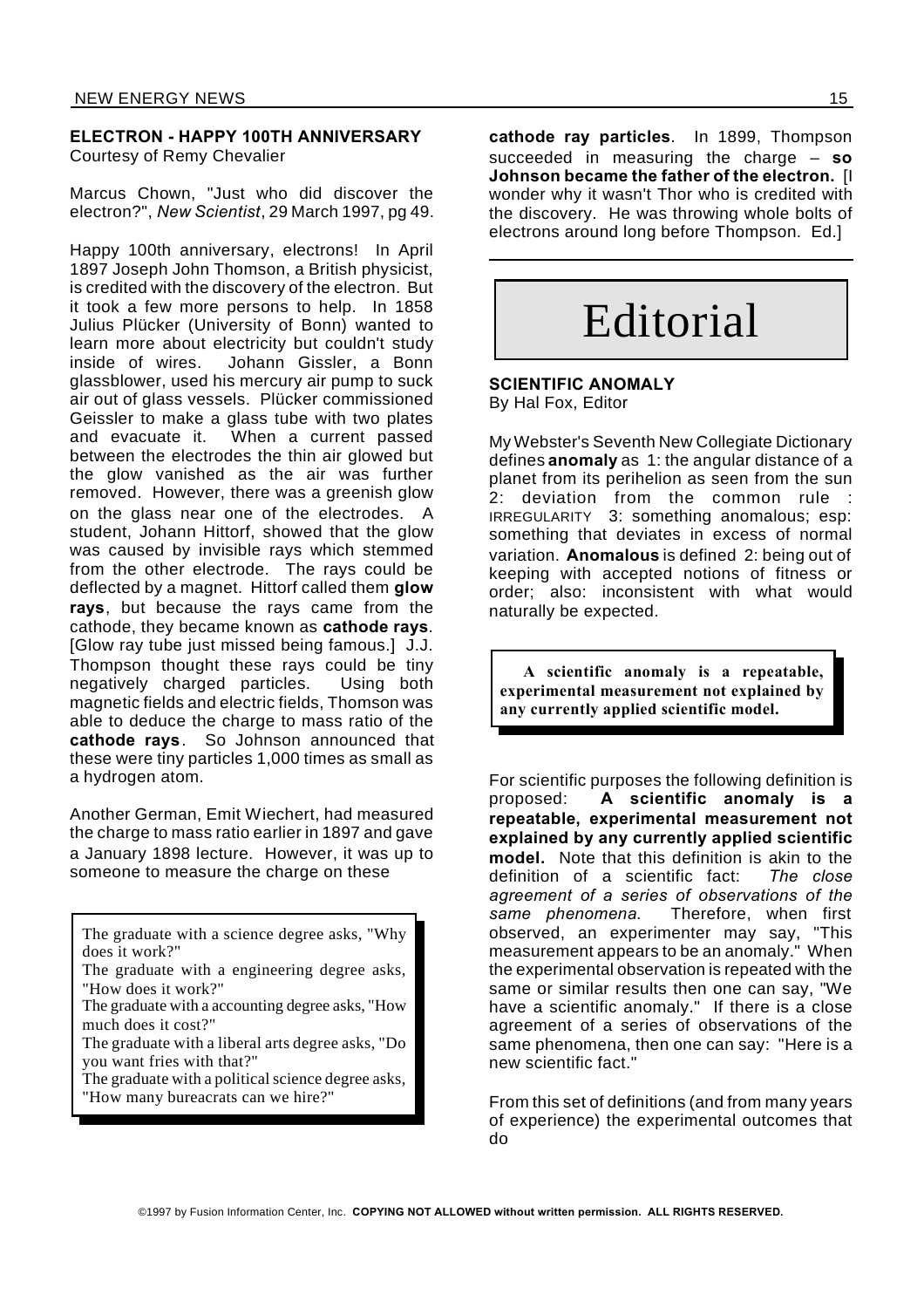not fit the model, hypothesis, or theory are possibly anomalous. Of course, there may be experimental observations that are errors of man or equipment. When a result is carefully (and accurately – without error) repeated, then we have an anomaly.

In this author's judgement, the discovery of new anomalies are the precursors of new science. **Scientific progress would be meager or pathetic without the discovery of anomalies.** Scientific progress comes much more from the discovery and investigation of anomalies than from theory. **Of course good scientific theory has its place and point us the direction of further scientific progress.** Good theories (models) use and explain the new anomalies.

It is important to remember that current science (and for the past few hundred years) has agreed not to allow the use of the supernatural to explain the natural. Our present most excellent stage of technological achievement is the direct result of this decision. We do not allow the actions of angels, demons, gods, or devils to be used to explain scientific anomalies or facts. **However, be suitably forewarned against those who tend to deify (or create dogma) based on any current model or theory and, thereby overly resist scientific investigation of new anomalies.** (A dogma is something held as an established opinion.) A strong dogma in science can cause experimenters to "clean up" their experimental data by removing the anomalies.

Years ago, in experimenting with vortex flow, one of the pertinent papers published a table of data that showed that water introduced tangentially into a eight-inch diameter pipe caused the flow near the pipe wall to flow in a direction opposite to the expected pipe flow. Due to the honesty of the experimenter, the data was left in the paper but there was no explanation (model) for this anomalous behavior. We were able to extend the data and modify the usual accepted pipe-flow model to account for this unusual and unexpected observation. To this day, I thank that experimenter for being honest with his data. He didn't expect it, he couldn't explain it, but he published it. That is the mark of good science.

This publication loves to tell its readers about new discoveries: new anomalies. However, editorial privileges are used to temper our reporting. There are many anomalies that are so different from our accepted models that we don't know how to even begin to explain them. The **Hutchinson Effect** of the levitation or destruction of materials by combination of energy beams is an example. So we either ignore or make our reports brief.

Just as an example of **far-out anomalies**, we found two articles in the First Quarter 1997 issue of *Borderlands* that you may find interesting. See "An Introduction to the Mysteries of Ground Radio" by Gerry Vassilatos and "The Borderland Experimenter: Ground Antennas" by Gerry Vassilatos and Michael Theroux. Here is a quote from the first mentioned article:

[About early days of telegraph] *Hoping to save the finance of excessive wire line, many telegraph systems implemented the discovery that code could easily "pass through water". To this end, engineers experimented with the use of widely separated ground plates, a means which proved strangely successful. Experiments with ground conduction established telegraphic contact through an isthmus (Morse, 1842), through streams (Vail, 1843), wide rivers (Lindsay, 1843), canals (Highton, 1852), across a bay (Meucci, 1846), through the earth (Stubblefield, 1872) and between distant islands (Preece, 1880). An accidental discovery proved that one long-line system continued operating with great strength of signal, despite the fact that the line had been literally broken in several places. The realization that code signals could actually enter and traverse the ground for several hundred yards, and then reenter a grounded line, triggered a new revolution. Thereafter, combined wired and wireless links formed the greater portion of telegraph exchanges across the miles of North American countryside.*

Cities with single-wire trolley cars (and many telegraph systems) used the ground as a return circuit. The current entering a metal gas pipe and then leaving the pipe could erode a hole in the gas line. That is why you see great care in burying gas lines to ensure that they are covered with some type of tar or other insulation. However, to have the ground be part of a longline circuit is an anomaly in my model of current flow.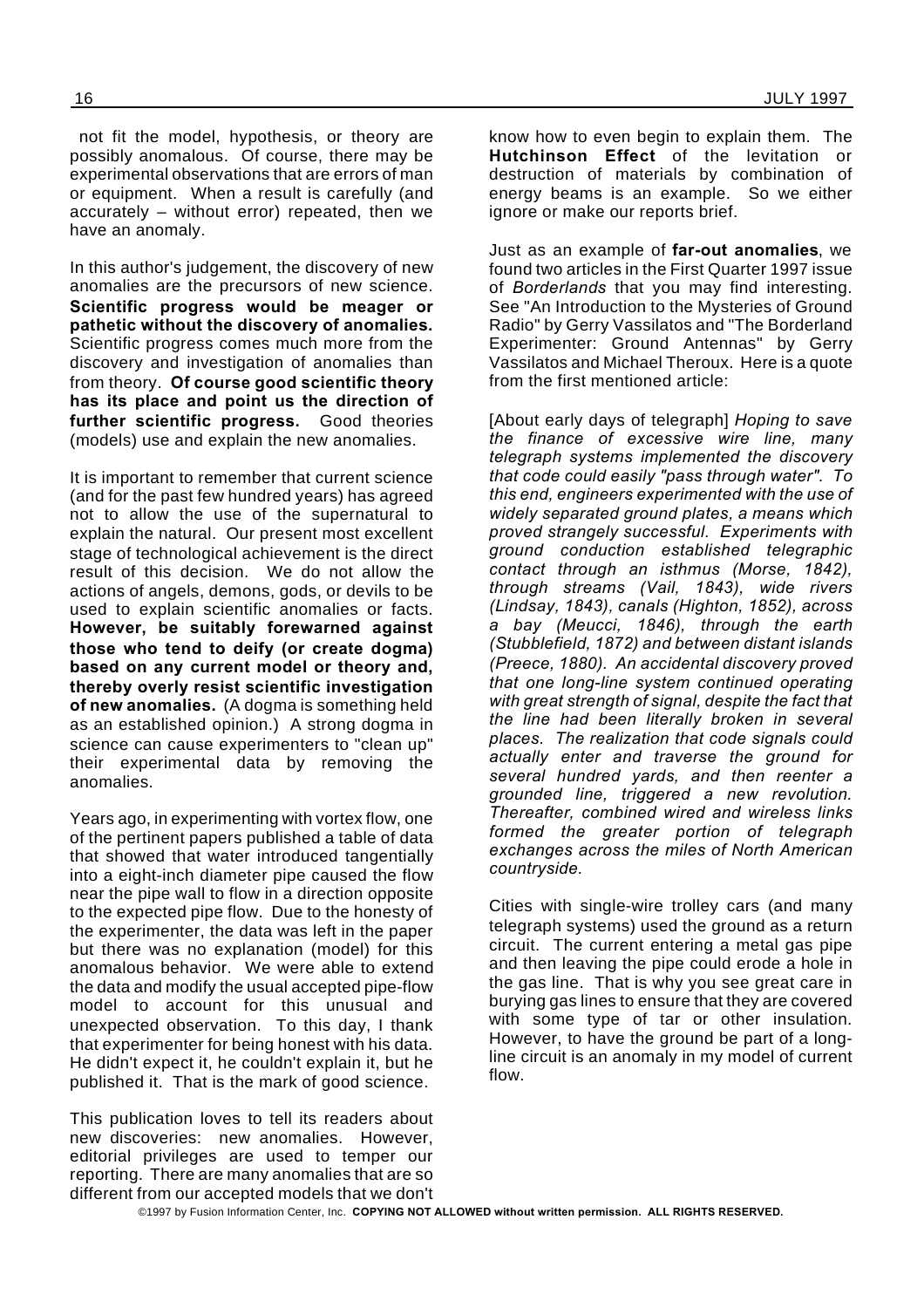**The second article on experiments with ground antennas is even more anomalous**. If you are a radio buff, you might want to try some of the experiments. The authors state that the ground antenna works best with old vacuum-tube radios with capacitor tuning or radios with germanium transistors. The new digital-tuning models do not work well for these experiments. **Have anomalous fun.**

## LETTERS

to & from the Editor

#### **APOLOGY TO** *SALT LAKE TRIBUNE*

The *Salt Lake Tribune*, which has been a locallyowned and operated newspaper for many decades, was recently sold. We owe an apology to the Health and Science editor for not making ourselves known to the new management.

On Thursday, June 19, 1997, the front page of Section C of the *Salt Lake Tribune* carried an outdated article by science writer Lee Siegel, full of disinformation on cold fusion. The article cited three books: T. Kenneth Fowler's The Fusion Quest, Michael Shermer's Why People Believe Weird Things, and A.K. Dewdney's Yes, We Have No Neutrons. Here are some examples of the disinformation quoted by this article:

Fowler is quoted: *The experimental evidence offered to our committee by cold fusion's proponents was crude and unconvincing. Though a few scientists and a coterie of other enthusiasts have continued to claim otherwise, as far as I can tell, the over all conclusion that cold fusion is an illusion still prevails, though I confess I have not been motivated to pay much attention lately.*

Michael Shermer is quoted: *Something is probably pseudoscientific if enormous claims are made for its power and veracity but supportive evidence is scarce as hen's teeth. ... Maybe 50 years of physics will be proved wrong by one experiment, but don't throw out your furnace until that experiment has been replicated.*

A.K. Dewdney is quoted: [they took] *an extraordinary gamble and lost. They lost, in the end, not because they were anxious for Nobel prizes or great wealth. Such factors may explain why they gambled. But they lost because they were wrong.*

Fowler's committee was, apparently, the infamous Energy Research Advisory Board committee that set out to look at cold fusion. When they were shown excess thermal energy they reported "bad calorimetry". When they were shown evidence of some neutrons, they decided "bad instrumentation". When they were shown tritium they said "contamination". Apparently Fowler, by his own admission, has not sought to learn any more about cold fusion since 1989. Fowler is completely unprepared to be considered as currently competent in regard to cold fusion developments.

Michael Shermer is equally unprepared to evaluate cold fusion. In our files we have over 3,000 papers about cold fusion with over 600 papers reporting on successful replication. Shermer apparently reads only those scientific journals that refuse to publish anything about cold fusion.

Dewdney appears to be the least competent, by his own words, to be taken seriously about his comments on cold fusion. Pons and Fleischmann did not gamble, they knew that they had discovered an amazing (but not thoroughly understood) phenomena. And they didn't lose and they weren't wrong. Scientists in over 200 laboratories in thirty countries have replicated and/or advanced the discoveries of Pons and Fleischmann. Over 100 patents have issued in Japan on cold fusion. Over 300 patent applications have been filed in the U.S. (from both American and foreign scientists). Over one hundred million dollars has been spent in Japan on "new hydrogen energy" – the Japanese euphemism for cold fusion. Cold fusion is now being commercialized. How wrong can one writer be?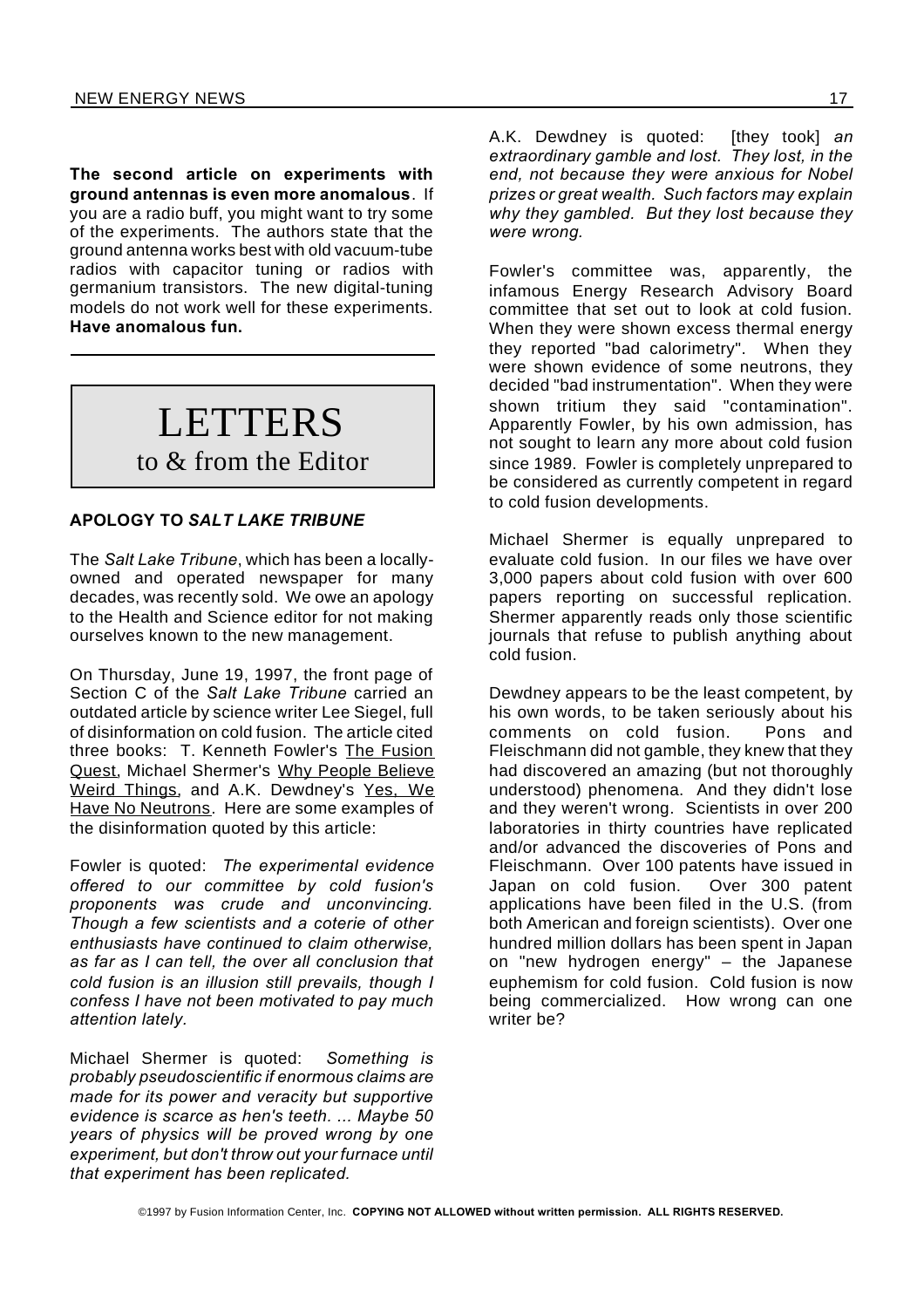In the U.S. cold fusion (just a few examples) has been successfully demonstrated using heavy water (John Dash, Oregon), using light water and nickel (Michael Swartz, Massachessets and Bush and Eagleton, California), using sonoluminescence or cavitation (George & Stringham, California), producing tritium (Bockris, Texas), in proton conductors (Oriani, Minnesota). In addition, two conferences on Low-Energy Nuclear Reactions have been held at or adjacent to Texas A&M and the proceedings published in Salt Lake City, Utah in the *Journal of New Energy*. Most recently, a press release has been issued about the Neal-Gleeson Process which transmutes radioactive thorium into stable elements. This monumental achievement, probable less expected than the production of thermal energy, has been examined and analytical reports verified by Professor George Miley, Editor of the International Journal of the American Nuclear Society, *Fusion Technology*.

The Fusion Information Center has been publishing information about cold fusion and other enhanced energy systems for eight years. We apologize to Lee Siegel for not letting him know about the enormous amount of published technical literature and the huge successes of cold fusion. We apologize for not letting him know that two companies are now selling partial or complete systems guaranteed to produce excess heat with cold fusion devices, such as Jet Technology in Massachusetts. We apologize for not sharing the story of BlackLight Power in Lancaster, Pennsylvania, whose shares have gone from \$0.75 to \$1500 per share due to their commercialization of the production of thermal energy and, probably, because of the support

#### **COLD FUSION BIBLIOGRAPHY**

**Just updated and revised, the most complete bibliography of New Energy research papers and articles [predominantly cold fusion] is available again from the Fusion Information Center on disk [PC]. Containing over 2500 references, it traces the progress of cold fusion research since its beginning in 1989 through the abstracts and articles published in Fusion Facts, the world's first cold fusion newsletter/magazine. Copies are \$15, postage and handling included.**

they have received from electrical utility companies.

Please accept our apologies, Mr. Siegel, and we will show you where the **hen's teeth** are located.

Hal Fox, Editor *New Energy News*

#### **LETTER FROM WIN LAMBERTSON**

Thank you for your excellent editorial on "Polarizing the Vacuum," in *NEN* vol 5, no 1, pp 13-14, May 1997. You have the gift to being able to simplify complicated subjects. You followed with "What are the Characteristics of the Aether?" which is also helpful.

We will be in Lexington, Kentucky, at the Springs Inn this summer where I plan to work on my patent application. I will be using the vacuum continuum as my energy source with a one sentence reference to the aether. I will do a modest literature search but plan to include only a few references on the source.

As long as I have a source, I do not have to care if it is polarized or not. It is my feeling that it is polarized but my method does not require it to be polarized.

W.A. Lambertson

#### **RADICAL TEK LETTER**

To answer your question, Radical Tek is an independent technology development and marketing business. Currently, we are marketing renewable energy systems (advance steam piston technology), and a new class of jet propulsion system. Our next technology focus will be the commercial exploitation of Scalar Technology in the fields of communications, wireless power transmission, and electrotherapeutics.

We operate as a "virtual corporation" - worldwide network of research institutes, consultants, contract manufacturers, and other supporting businesses. Radical Tek believes that this structure, coupled with a strategy of low-profile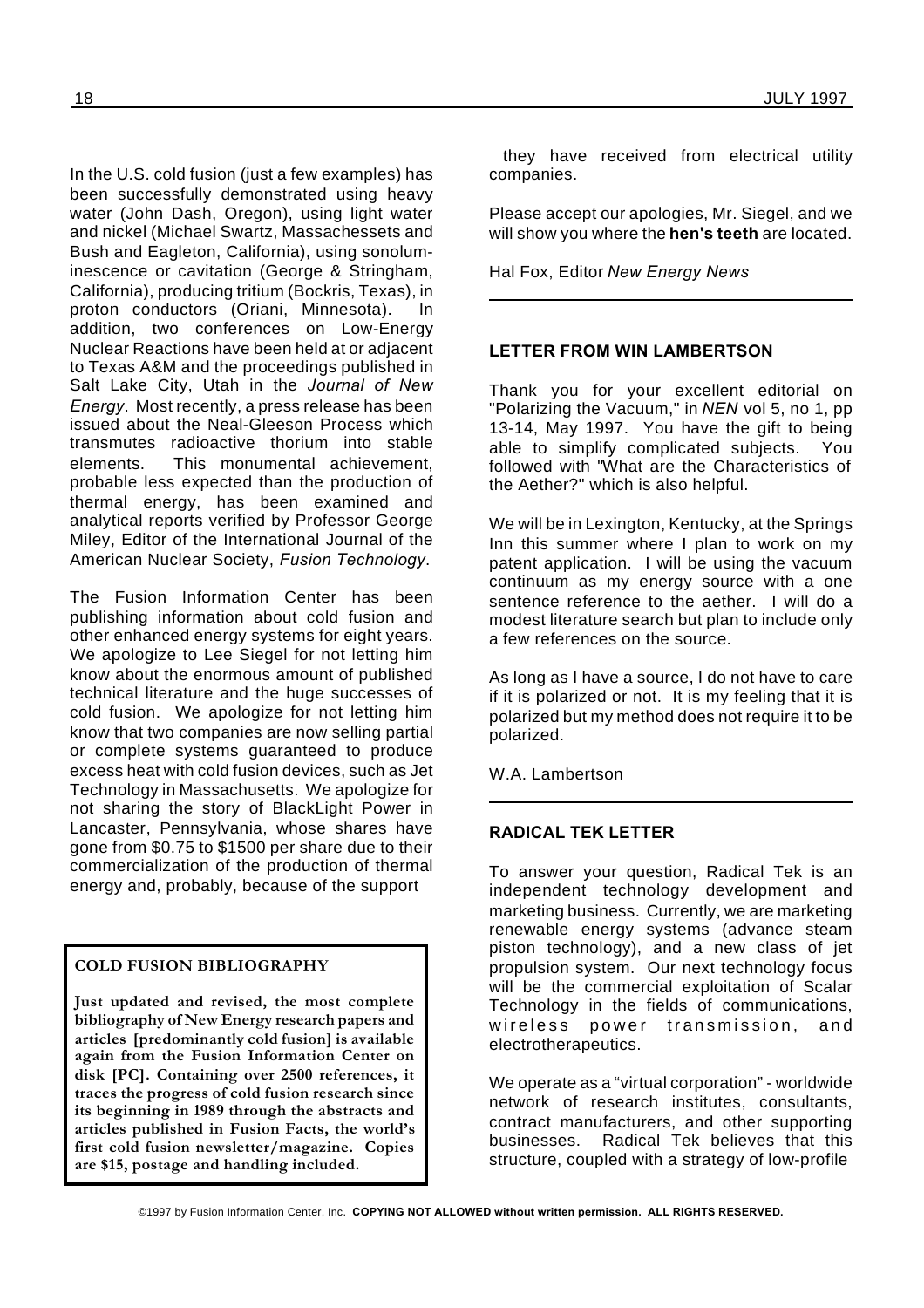market introductions of Scalar Technologies (such as a free energy-powered walkman) will make it possible to penetrate entrenched worldwide markets with **unpatented** products.

One key obstacle to commercialization is the need to transform Scalar Technology from an **experimental / theoretical** science to an **applied** science. This is my primary interest in contacting your institute.

Thank you for your time, and I look forward to becoming a member of the Institute for New Energy.

Sincerely, Jack Rollan, Chief Technologist Radical Tek, P.O Box 138 New York, NY 10116-0138

#### **LETTER FROM DON KELLY**

COMING IN THE NEXT ISSUE OF *SPACE ENERGY JOURNAL:*

"**We are now rapidly approaching a major and critical crossroad, in which the public must choose between galloping mediocrity in science and engineering, or a natural and progressive acceptance of new methods and hardware that are now being evolved**. It is an appalling fact that we nave not witnessed any tangible progress in electrical engineering since the turn of the century, when Faraday's induction, or the spinning of magnets past electrical coils became the practical and accepted way to produce electricity for all applications."

Don Kelly is urging a study on how to replace oil, gas, and coal-fired boilers with new-energy heat producing systems.

"The work of Hans Coler, of Germany during the late 1930's and 40's has been recorded in several British Intelligence Reports, on being No. 1042, titled "The Invention of Hans Coler, Relating to a New Source of Power." Two basic projects were described there: the "Magnetstromapparat," or Magnet Current Flow Apparatus, and the "Stromerzeuger," or Current Flow Device, which were solid-state electrical generators, both using small batteries as their

input power sources and permanent magnets as major components.

Both of these devices are described in the report, along with schematic diagrams. They seem to be the first new energy devices recorded which utilize permanent magnets both within and adjacent to their basic electronic circuitry. The article goes on to discuss more background and overlooked potential of Coler's work.

Contact Don Kelly, *Space Energy Journal* P.O. Box 1136, Clearwater, FL 34617.

#### **LETTER FROM MARTIN HOLWERDA** Holland

While reading Greg Hodowanec's "Cosmology Notes" (*N.E.N*, May 1997, pages 9, 10 and 17) I was so happy to note that a link with the MRA and M-L device was noticed. To this, other European (German) projects like the Coler and Alpha-Theta systems could be added. Of Hans Coler's inventions only the least virulent version is known, the one with the wire-wound 10 millimeters, with steel magnets ordered in a hexagon.

Hans Coler has made very powerful devices of which, unfortunately, nothing is known. This inventor has remarked that magnetism is associated with a frequency of 180 kHz. From this information Chris Monstein, of Switzerland has concluded that this frequency must be associated with a space flow near the magnet of 180,000 cycles /sec. times  $2 \pi \times 10$  mm or 11,310 meters per second. This under the condition that Hans Coler was talking about those 10 millimeter magnets.

The Alpha-Theta device is introduced in **Don Kelly's Manual, Chapter XIV, page 100**. It consists of a bifilar wound magnet with an inner control coil and, an output coil on the outside. I've got one, but have not finished testing it. All the values of the table in Don's Manual have been verified to be 100% true, only the output I couldn't verify as yet. To my knowledge Mr.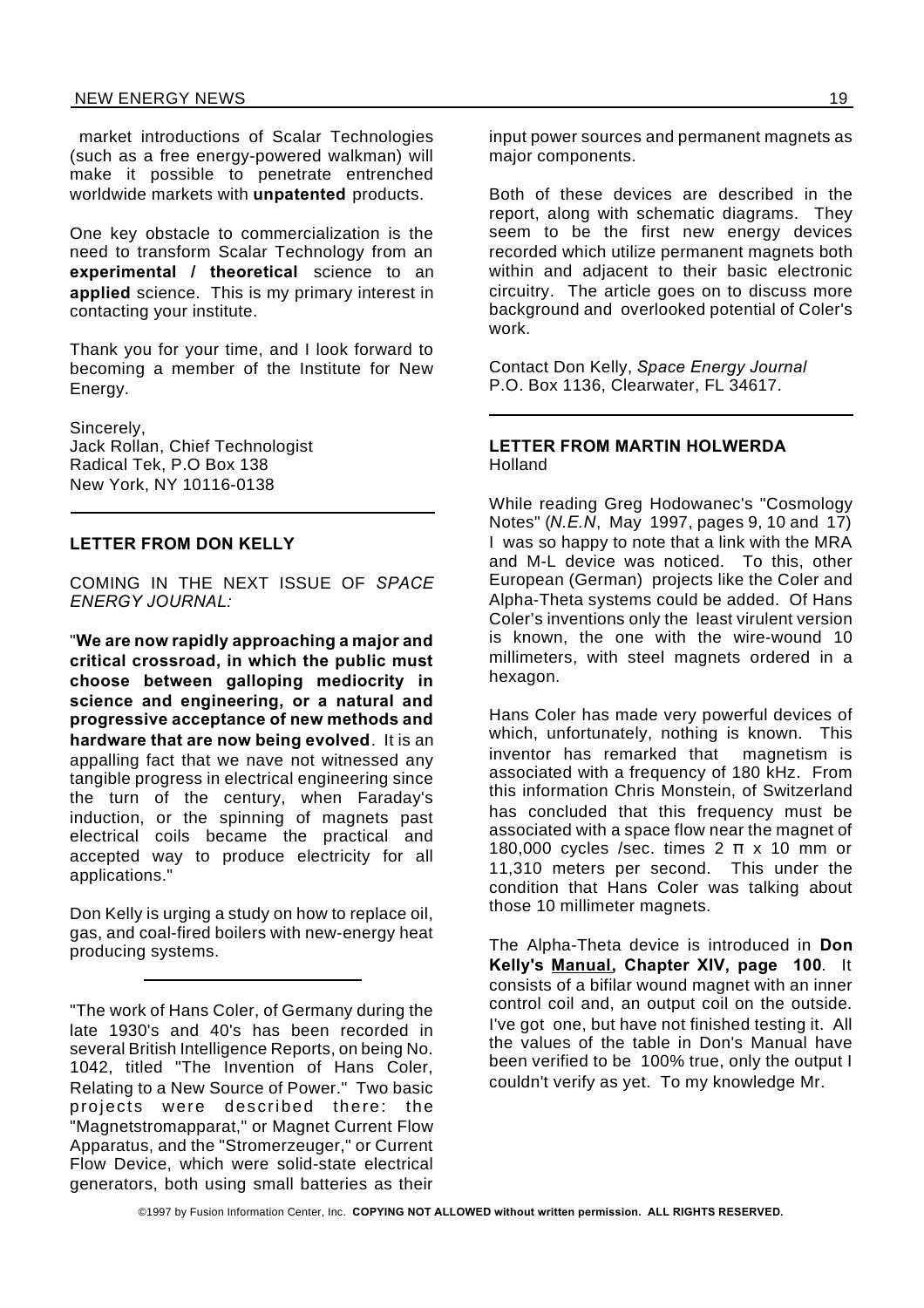Hauser from Denmark, who spoke at one of our yearly congresses, thinks the M-L device is equipped with two stacks of disc-magnets wirewound with two layers. The inner layer receiving pulses from the Wimshurst-like, counter-rotating wheels while the outer layers are connected in series to serve as output. Also Mr. Sinclair of B.C. Canada, agrees with Mr. Hauser as far as the M-L wiring layout concerned.

Considering the European results, I like to encourage Greg Hodowanec with his efforts but that does not imply I have the final answers. How far does my imagination go? According to my hydraulic model of magnetism any magnet has two opposing electron carrying space streams that are quite considerable. The aforementioned speed of 11.3 kilometers a second could be minimal. This implies that when we put one layer of wire around the magnet, we have a transformer with two opposite D.C. carrying primaries that are out of balance and our freshly added secondary output. So what was my conclusion: in order to greatly improve the induction into the secondary, the first layer of wire around the magnet must serve as bias to change natures superconducting current into an alternating current. But then a second layer must be added to serve as output. Some of the devices have such an output as it seems.

The Alpha-Theta claims an output that is proportional to the frequency of its sinusoidal "bias" that either doubles or completely cuts off the magnet's out of balance or excess current. The Swiss M-L on the contrary works with very short bias pulses from sparks that have one phase only. With "short" I mean that the device produces 50 Hertz, so the period is 200 milliseconds, which is very long with respect to the duration of a spark. This might be its secret because the stack of magnets is exposed to the **gravity vortex** for this relatively long period. The coils when active could absorb the **gravity vortex** before it reaches the magnets or could absorb gravity energy of the wrong phase.

Because my Alpha-Theta becomes very hot when I double the magnet's excess current, I decided for one phase only by cutting the magnet to zero by using a short bias pulse. The device contains the weakest magnet I could lay my hands on but it still demonstrates an excess current of 400

Ampere per centimeter. The result is that my Alpha-Theta's secondary is exposed to an effective pulsed primary alternating between 0 to 400 Ampere per centimeter. Right now I cannot see the advantage of doubling this gigantic current just for the sake of producing A.C.\* The aforementioned devices have no link with a specific frequency and I think this is not of primary importance. For future design the inner jet velocity divided by the circumference of the magnet might be important, but also the frequency of the incoming gravity vortices. The last could be responsible for abnormal resonances demonstrated in Tesla coils.

Finally, some remarks about page 17 [in May *NEN*]. For easy measurements, vary the resistive load until that load is found that cuts the output voltage to half its open value. This resistive value is equal to the so called internal resistance, and this value delivers the maximum output power. The ratio of voltage over current is called resistance by definition and this ratio is characteristic for the generator under testing, Therefore, it's not a real internal resistor through which heat is dissipated yielding a 50% power efficiency. The efficiency will be 100% when this characteristic voltage to current ratio is matched. When testing, adapt the resistive load to the MRA and not the MRA to the load.

\*It reminds me strongly of the 293% Alexander generator (U.S.P. 3,913,004). Here, the magnetizing coils are on the outside where they belong, and are well exposed to the **gravity vortices**. The collector winding takes care of the bias while the output coils are inside and well protected against any interference. Any student of free energy should study this device

No question is so difficult to answer as that to which the answer is obvious George Bernard Shaw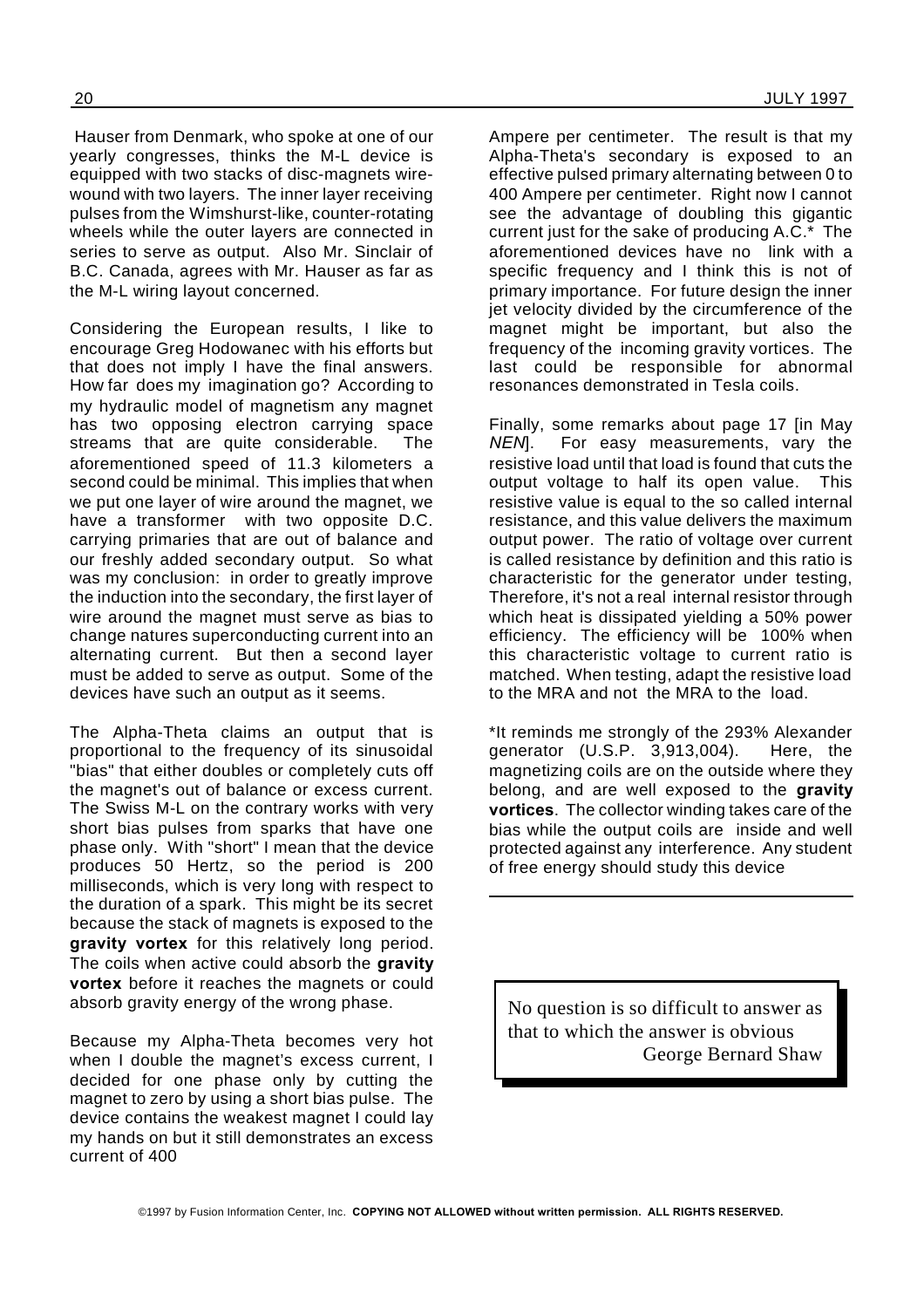# *Meetings*

Intersociety Energy Conversion Engineering **Conference** 

**IECEC - 1997**

July 27 to August 1, 1997 Hilton Hawaiian Village, Honolulu, HI

Abstracts in the area of "Innovative Concepts – Cold Fusion" and other Advanced Energy Conversion Technology areas were accepted until January 17, 1997. Draft papers due March 1997, and Final papers are due in May 1997.

More info. available at: <br />
com>

American Nuclear Society **"Nuclear Power IS Serious Business"** Utility Working Conference, 17-20 August 1997

Amelia Island, Florida

Competing, continuing, improving in the Power generation industry. For information contact Dave Slaninka at the Meetings Dept., ANS, 708- 579-8255. Pre-registration: members \$445, non \$495.

### **ICCF-7**

#### **International Cold Fusion Forum Vancouver, B.C., Canada April 19-24, 1998**

With the maturation of the field, ICCF-7 seeks to attract a more diverse audience including additional scientists, research institutes, students, national funding agencies, commercial interests, journalists, and spouses. It is the objective of ICCF-7 to provide a productive international forum for communication and education.

#### **Calendar:**

June 1997: Local Organizing Committee call for 1-2 paragraph abstracts for sampling of potential presentations. Selection rules and evaluation criteria will be provided at this time.

September 1997: Official call for full, one-page abstracts. Final peer review process begins.

December 1997: Final notification to all presenters regarding the format of their presentation.

January 1998: Deadline for final abstracts to be published in ICCF-7 Program Manual and Website.

April 1998: Conference. All presenters must hand in their final papers during the conference for timely inclusion in the publication ICCF-7 Proceedings.

A different topic is planned for each day at ICCF-7. An invited presentation with summary review or global implications for the entire field will begin each day's topic, followed by five oral presentations on the topic. Afternoons will be entirely devoted to enhanced poster sessions, which include a 3-5 minute oral preview and summary. A "Top Ten" poster presenters will be selected by the attendees, and each will conduct an expanded 15 minute presentation to the full audience on Thursday afternoon. Three evening workshops will also be held.

Topics include: Heat & Related Products, Nuclear Processes & Products, Materials & Innovative Approaches, and Theory & Nuclear Physics.

For more information or to get on mailing list, contact:

ICCF-7 c/o ENECO 391-B Chipeta Way, Salt Lake City, UT 84108 USA Phone (801) 583-2000 Fax (801) 583-6245 jaeger@ENECO-USA.com

Objectives are not fate; they are direction. They are not commands; they are commitments. They do not determine the future, they are a means to mobilize the resources and energies of the business for making the future.

– P F Drucker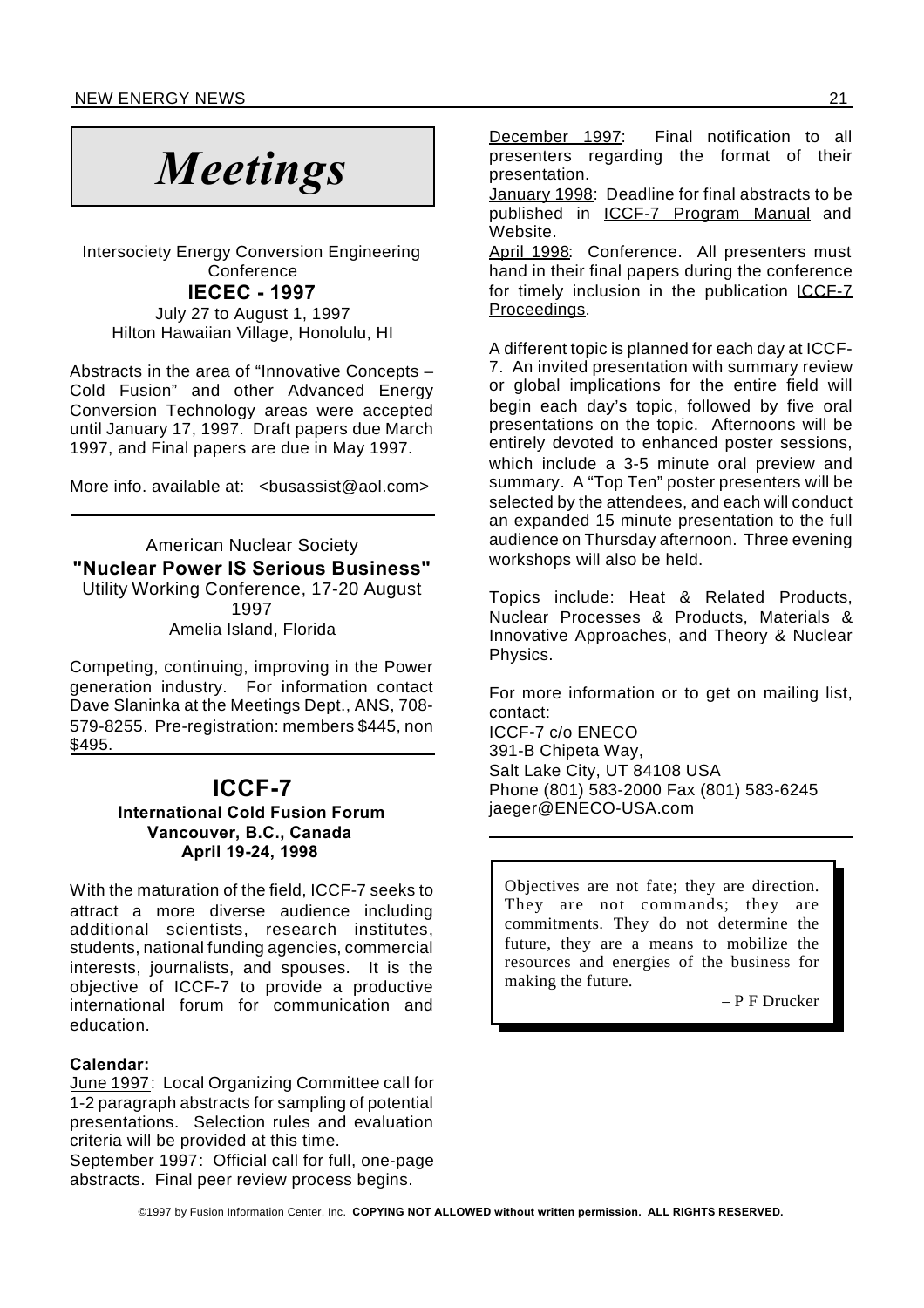## **Commercial Column**

The following companies (listed alphabetically) are commercializing cold fusion or other enhanced energy devices: [Listings with your additional copy, or boxed, for small annual service fee.]

#### **COMPANY**: PRODUCT

**American Pure Fusion Engineering and Supply**: Warren Cooley, 1-800-789-7109 or 503-585-6746. Email to: Coolwar@aol.com

**CAI, Inc.,** CAI has acquired rights to develop and produce a new-type of thermal power based on the controlled production of clean nuclear reactions from micro-miniature tokamaks (provided by nature). Contact through FIC, Voice 801-583-6232, Fax 801-583-2963.

**Clustron Sciences Corp.**: Contact: Ron Brightsen, 703-476-8731.

**ENECO**: is in the business of commercializing the exciting new field of low energy induced nuclear reactions in solids via patent licensing, jointventures, and co-operative research. ENECO, University of Utah Research Park, 391-B Chipeta Way, Salt Lake City, Utah 84108 USA. Contact Fred Jaeger, Voice 801-583-2000, Fax 801-583- 6245. Email: jaeger@ENECO-USA.com

**E-Quest Sciences**: Contact Russ George, FAX 415-851-8489.

**Fusion Information Center (FIC)**: Research and development of new energy systems. The world's most complete resource depository for cold fusion research information, as well as other new energy research including zero-point energy; space energy research; electronic, electromagnetic, and mechanical over unity devices and transmutation. We are the publishers for *New Energy News*, and *the Journal of New Energy.* Voice 801-583-6232, Fax 801-583-2963. Contact Hal Fox.

**Holotec AG**: Clean Energy Technology, contact André Waser, Gen. Mgr., Bireggstrasse 14, CH-

6003, Luzern, Switzerland. Phone 011 41-41 360 4485, or Fax 011 41-41 360 4486.

**Hydro Dynamics, Inc**.: Rome, Georgia. Contact James Griggs, Voice 706-234-4111 Fax 706- 234-0702.

**JET Energy Technology, Inc.**: Weston, MA. Contact Dr. Mitchell Swartz, Voice 617-237- 3625. Fax 617-237-3625.

**Labofex, Experimental and Applied Plasma Physics**: Ontario, Canada. Contact Dr. Paulo N. Correa. Tel 905-660-1040 Fax 905-738-8427

**Magnetic Power Inc.**: Sebastopol, CA. Contact Mark Goldes, voice 707-829-9391, Fax 707-829- 1002.

**Nova Resources Group, Inc**.: Denver, CO. Call Chip Ransford, Phone 303-433-5582.

**UV Enhanced Ultrasound**: Hong Kong. FAX 852-2338-3057.

**"YUSMAR"- Scientific-Commercial Company:** President: Dr. Yuri S. Potapov, 277012 Kishinev, Moldova. Phone and Fax 011-3732-233318.

**Zenergy Corporation**: 390 South Robins Way, Chandler, AZ 85225. Contact Reed Huish: 602- 814-7865, Fax 602-821-0967, E-mail: info@zenergy.com

Note: The Fusion Information Center has been acting as an information source to many of these companies. We expect to augment our international service to provide contacts, information, and business opportunities to companies considering an entry into the enhanced energy market.

#### **INFORMATION SOURCES**

Academy for New Energy (ANE) 216 Commerce Drive, Ste. 4, Fort Collins, CO 80524. Tel. 970- 482-3731

*ANE Newsletter*, quarterly publication of ANE, edited by Robert Emmerich.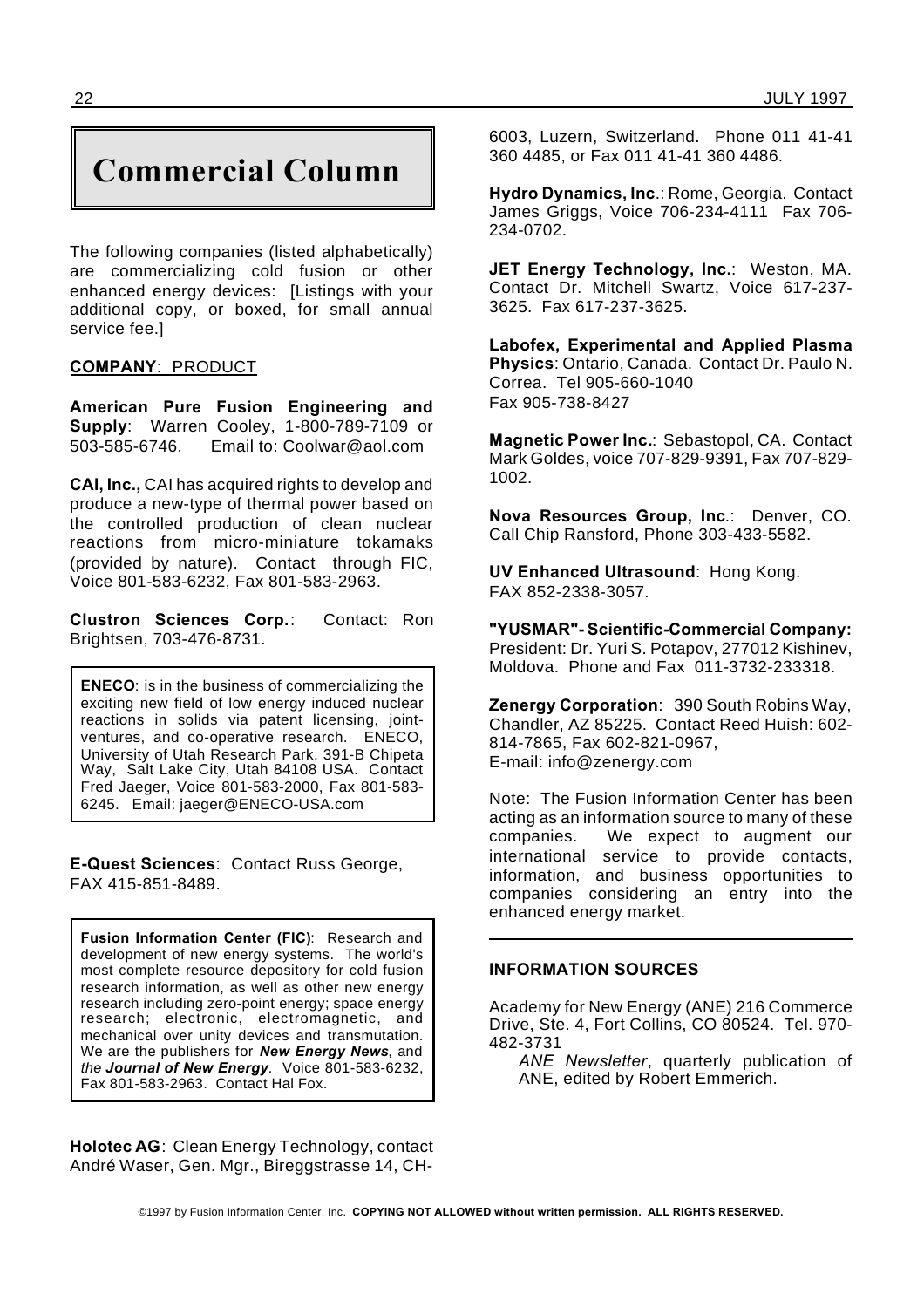*Advanced Energy Network Newsletter*, quarterly. Advanced Energy Network, P.O. Box 691, Rondebosch 7700 Capetown, Rep. South Africa.

*Cold Fusion*, monthly newsletter, edited by Wayne Green, 70 Route 202N, Petersborough, NH 03458.

*Cold Fusion Times,* quarterly newsletter published by Dr. Mitchell Swartz, P.O. Box 81135, Wellesley Hills MA 02181. Home Page: http://world.std.com/~mica/cft.html

*Cycles*, a R&D newsletter, published by Dieter Soegemeier, Editor, GPO Box 269, Brisbane, QLD.4001, Australia. Phone/Fax: +61 (0)7 3809 3257.

*Electric Spacecraft Journal*, quarterly, edited by Charles A. Yost, 73 Sunlight Drive, Leicester, NC 28748.

*Electrifying Times*, 3/year magazine. 63600 Deschutes Market Rd, Bend, OR 97701 541-388-1908, Fax 541-388-2750, E-mail <etimes@teleport.com> www.teleport.com/~etimes/

*Fusion Facts* has become a section in the *Journal of New Energy*.

*Fusion Technology,* Journal of the American Nuclear Society, edited by Dr. George Miley, 555 N. Kensington Ave., La Grange Park, IL 60525.

*Infinite Energy,* bi-monthly magazine. P.O. Box 2816, Concord, NH 03302-2816. Voice: 603- 228-4516. Fax: 603-224-5975 E-mail 76570.2270@compuserve.com

**Institute for New Energy (INE),** organization to promote and help find funding for new energy research. Visit our **Home Page**: www.padrak.com/ine/ which contains many important scientific papers and current reports on all areas of research. E-mail: halfox@slkc.uswest.net or ine@padrak.com

Salt Lake City, Utah. Voice 801-583-6232, Fax 801-583-2963.

> *New Energy News* monthly newsletter for INE, highlighting the research and development in the worldwide new energy arena. Edited by Hal Fox.

*Journal of New Energy***,** quarterly, presenting papers representing the new areas of energy research, leading-edge ideas in the development of new energy technology, and the theories behind them. Published by the Fusion Information Center, Inc. Editor: Hal Fox. Address & phone above.

KeelyNet BBS - Jerry Decker, 214-324-3501 Internet: www.keelynet.com E-mail: jdecker@keelynet.com

*Planetary Association for Clean Energy Newsletter*, quarterly, edited by Dr. Andrew Michrowski. 100 Bronson Ave, # 1001, Ottawa, Ontario K1R 6G8, Canada. Web page: http://energie.keng.de/~pace

*Space Energy Journal*, quarterly, edited by Jim Kettner & Don Kelly, P.O. Box 1136, Clearwater, FL 34617-1136.

The above list of commercial and information sources will be growing. New listings will be added as information is received. Send information to *NEN*, P.O. Box 58639, Salt Lake City, UT, 84158.